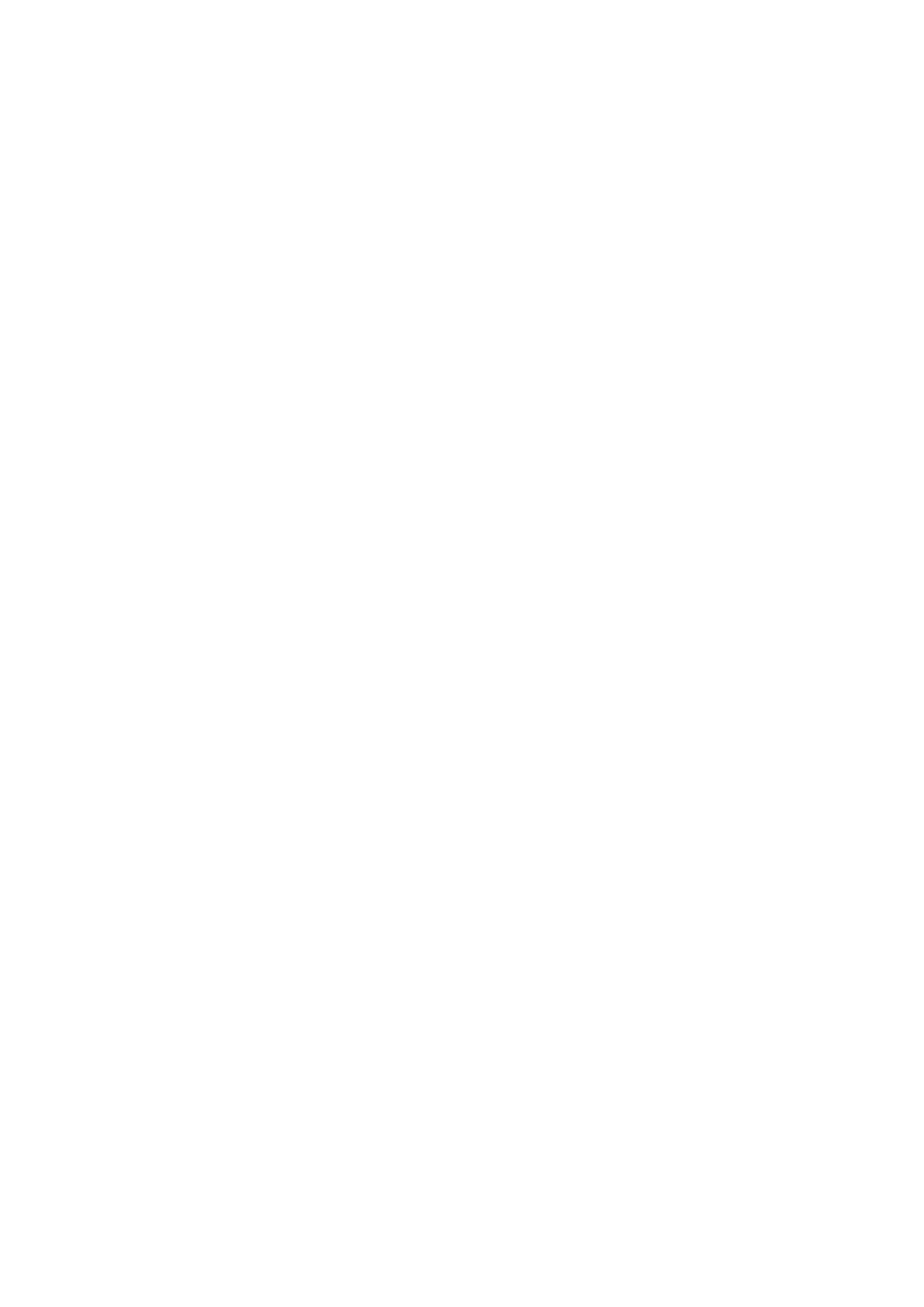# **Contents**

|                                                           | Page |
|-----------------------------------------------------------|------|
| Foreword by The Lord Sutherland of Houndwood KT           | 4    |
| <b>Executive summary</b>                                  | 5    |
| <b>Summary of recommendations</b>                         | 6    |
| Underpinning principles of assessment                     | 8    |
| Assessment in schools - design checklist                  | 9    |
| Introduction, remit, membership and outline of process    | 11   |
| The purpose of assessment                                 | 12   |
| Current position on levels and testing                    | 13   |
| National curriculum tests and teacher assessment          | 14   |
| <b>Teacher assessment and moderation</b>                  | 15   |
| Role of accountability and inspection                     | 16   |
| <b>Teacher training</b>                                   | 17   |
| The use of information technology (IT)                    | 18   |
| Going forward                                             | 18   |
| <b>Annexes</b>                                            | 20   |
| Evidence submitted to the Commission                      | 20   |
| Case studies:                                             |      |
| • The Wroxham School, Alison Peacock DBE                  | 20   |
| • Shaftesbury High School, Kerry Sternstein               | 21   |
| • Cannon Lane Primary School, Reena Keeble DBE            | 23   |
| History and context of assessment:                        |      |
| • History of National Curriculum assessment and reporting | 24   |
| • History of GCE and GCSEs                                | 29   |
| Assessment practice: an international snapshot            | 31   |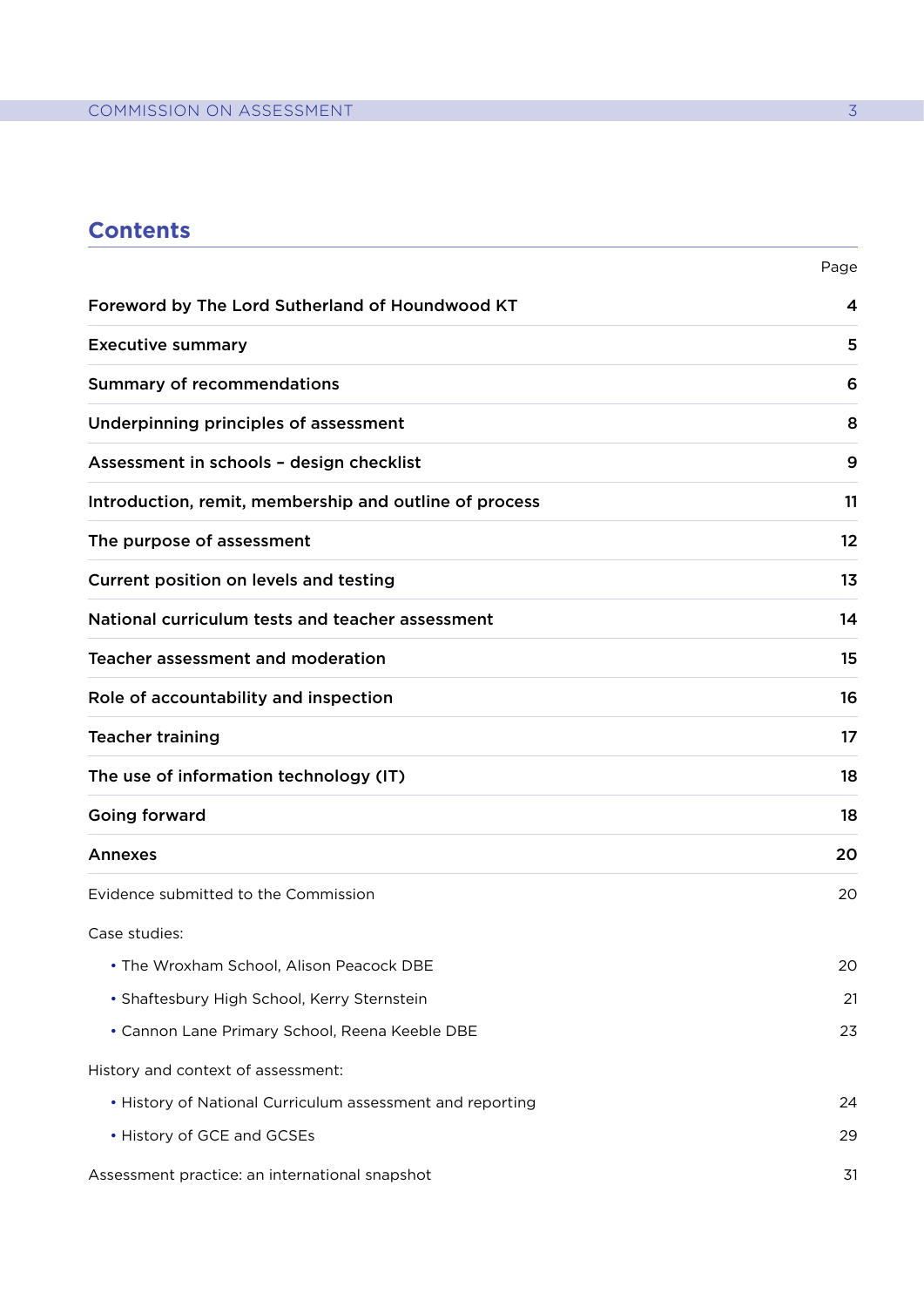# **NAHT Commission on assessment**

# **Foreword by Lord Stewart Sutherland Chairman's introduction**

The decision of the NAHT to set up an independent commission on testing and assessment in schools, which I was asked to chair, is a consequence of the decision of the DfE, following a recommendation by the expert panel for the review of the National Curriculum, to abandon the use of levels and level descriptors in the assessment of school pupils. Two consequences followed: the first was uncertainty amongst many teachers about how they were to carry out the task of assessing pupils' progress across and between school years; the second was a growing realisation of the need, as well as the opportunity, to carry out a thorough review of the role of assessment in schools. I congratulate the NAHT on rising to the latter challenge.

This report is the first stage in this process. In view of the need to offer an approach to tackling the issues which teachers will face in September of this year, this can only be the first stage of the fuller review, which we hope will now engage the profession and relevant government bodies – the DfE, Ofsted and Ofqual. My opening remarks will be focussed upon various headlines, all discussed more fully in the main text.

#### **Those who cannot assess cannot teach.**

Assessment is inevitably part of every teaching activity. "How is she getting on?" "Did he understand that?"

### **Assessment is therefore too important to be the sole preserve of national tests and assessments.**

In good education, assessment is of the progress of the whole pupil throughout their educational journey.

### **Assessment is the means used by good teachers to evaluate that progress and diagnose the needs of the pupil.**

True assessment is neither wholly formative, nor wholly summative; it is embedded in the classroom rather than an activity of reflection outside the classroom.

### **Assessment helps pupils engage more fully in their own development and learning.**

A pupil responds better to new challenges if they grasp what is necessary for progress and why.

### **Assessment helps parents to understand and, as relevant, participate in their children's educational journey.**

Quite reasonably, parents want to know how their son or daughter is progressing, and how they can help.

### **Assessment helps head teachers and governors to plan strategically the use of the resources of the school.**

If whole or part classes are not making reasonably expected progress, there could be a variety of causes, and dealing with the uncovered needs may require redeployment of resources in the school.

### **Assessment of individual pupils and school accountability are interdependent.**

One critically important role of assessment is to help appropriate types of the accountability of schools to parents, governors, local authorities and government and tax payers.

#### **Assessment includes externality and objectivity.**

This is the main reason for the use of national testing procedures, and also developing the role of in-school, inter-school and external moderation of teacher assessment judgements.

### **Assessment skills are not sufficiently prioritised in either initial teacher education or continuing professional development.**

There is an unjustified assumption at large that assessment is a natural intuitive skill possessed by all.

### **Assessment will benefit from the fast developing techniques of full pupil profiling which are being enhanced by information technology (IT).**

We saw some good examples of schools exploiting this expanding technology for the benefit of all of the above.

Finally, as September approaches,

### **Don**'**t panic.**

There will be a mixed economy in most schools as they see current pupils through the final years of the old system and engage with the new curriculum. Schools are advised to evolve new structures, rather than try to cope with a barren landscape devoid of the old.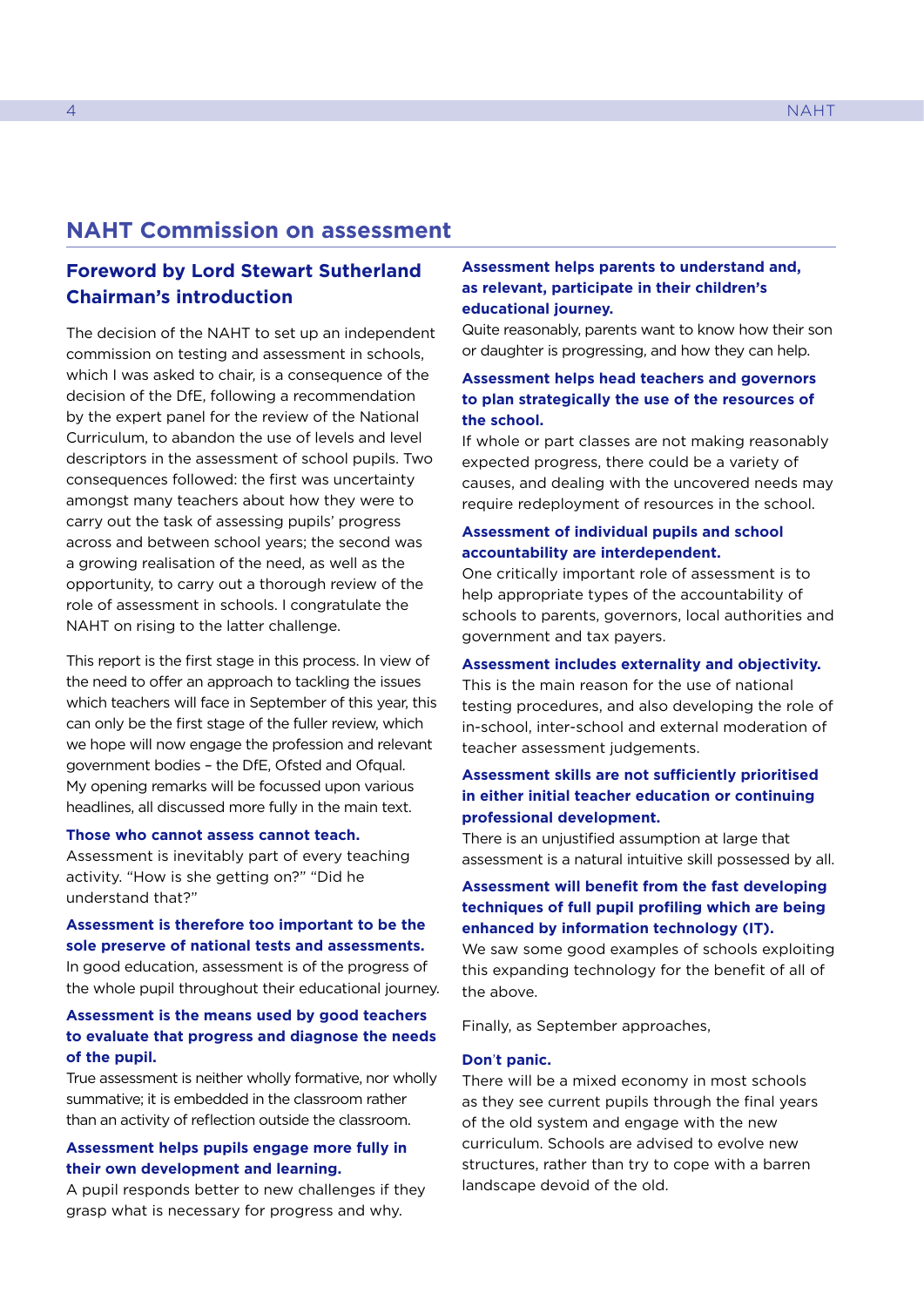Our recommendations will, we hope, help schools in the short term, as well as invite them to engage in the wider debate about the various types and roles of assessment in the medium and longer term.

May I thank all those who submitted written evidence and met with the Commission to discuss these matters. My fellow commissioners, my colleagues from NAHT and the observers from the DfE, Ofsted and Ofqual, each helped test the evidence which we received and reviewed rigorously, as well as to keep the Chairman on his toes.

### **Executive summary**

The NAHT established its Commission on assessment to focus on finding a way to support schools in determining new assessment arrangements in relation to the curriculum and pupils' learning. The need for this arose following the Secretary of State's decision to remove levels and their associated descriptors from the National Curriculum. In carrying out its task, the Commission was asked to achieve three distinct elements:

- **•** A set of agreed principles for good assessment
- **•** Examples of current best practice in assessment that meet these principles
- **•** Buy-in to the principles by those who hold schools to account.

The Commission, comprising a panel of experienced practitioners, met during the autumn of 2013. The report reflects both the written and oral evidence submitted to the panel, and the subsequent discussions. It contains the Commission's recommendations, a set of principles of good assessment, and a design checklist for a practical assessment framework. It focuses on both the short term implications of the Secretary of State's decision to remove National Curriculum Levels and the medium term consideration of the nature of assessment.

The work of the Commission was, of necessity, urgent because of the timing of the Secretary of State's decision to remove levels from the assessment structure of the National Curriculum and the nature of the changes facing schools with regard to a revised National Curriculum and assessment framework. However, it was felt important at least to begin the work of developing assessment practice for the longer term. The members of the Commission freely acknowledge that there is further work still to do in this area and feel that it would be of benefit for this work to continue.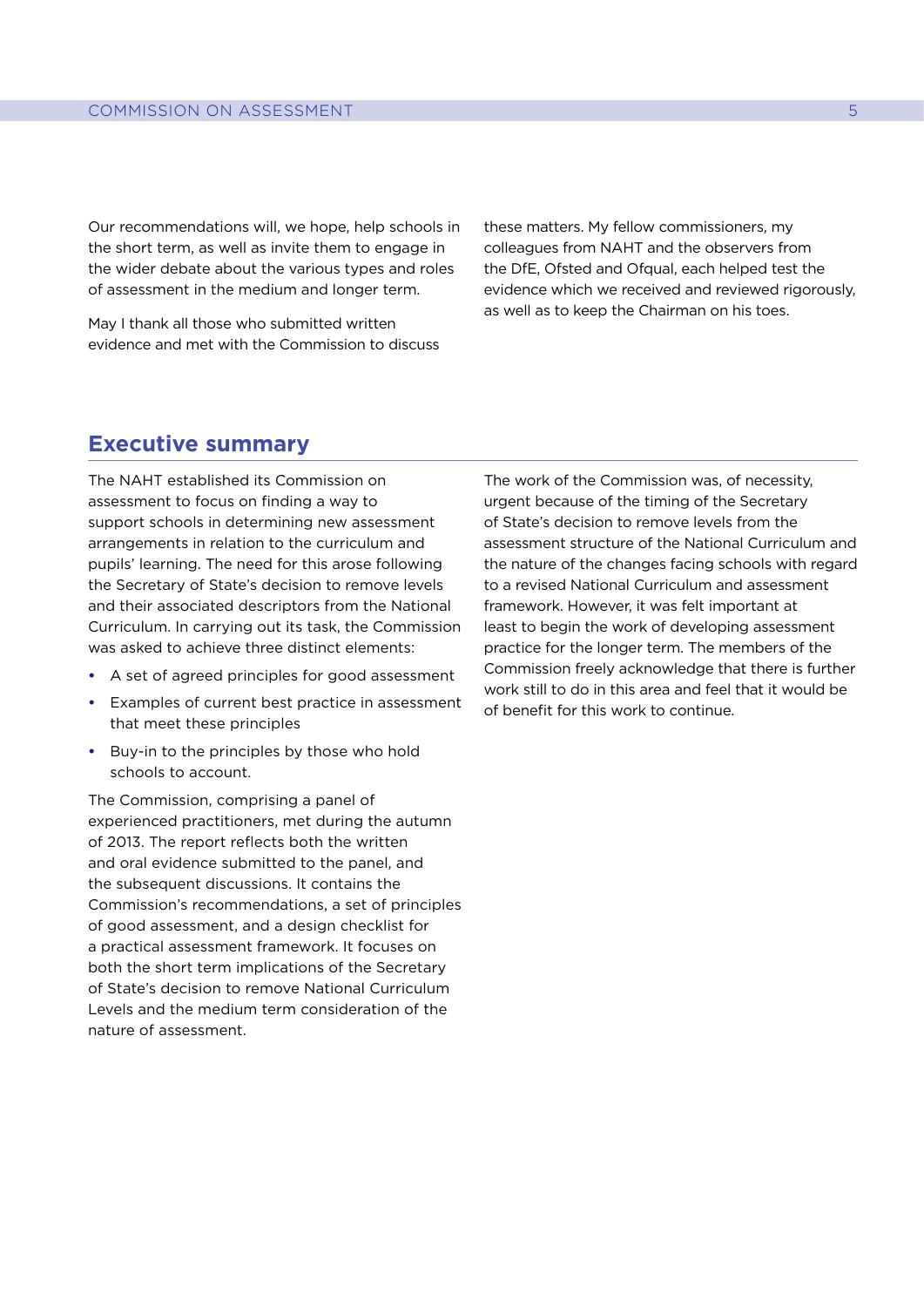# **Summary of recommendations**

- **1.** Schools should review their assessment practice against the principles and checklist set out in this report. Staff should be involved in the evaluation of existing practice and the development of a new, rigorous assessment system and procedures to enable the school to promote high quality teaching and learning.
- **2.** All schools should have clear assessment principles and practices to which all staff are committed and which are implemented. These principles should be supported by school governors and accessible to parents, other stakeholders and the wider school community.
- **3.** Assessment should be part of all school development plans and should be reviewed regularly. This review process should involve every school identifying its own learning and development needs for assessment. Schools should allocate specific time and resources for professional development in this area and should monitor how the identified needs are being met.
- **4.** Pupils should be assessed against objective and agreed criteria rather than ranked against each other.
- **5.** Pupil progress and achievement should be communicated in terms of descriptive profiles rather than condensed to numerical summaries (although schools may wish to use numerical data for internal purposes).
- **6.** In respect of the National Curriculum, we believe it is valuable – to aid communication, comparison and benchmarking – for schools to be using consistent criteria for assessment. To this end, we call upon the NAHT to develop and promote a set of model assessment criteria based on the new National Curriculum.
- **7.** Schools should work in collaboration, for example in clusters, to ensure a consistent approach to assessment. Furthermore, excellent practice in assessment should be identified and publicised, with the Department for Education responsible for ensuring that this is undertaken.
- **8.** External moderation is an essential element in producing teacher assessment that is reliable and comparable over time, and all schools should

take part in such moderation. Schools should be prepared to submit their assessment to external moderators, who should have the right to provide a written report to the head teacher and governors setting out a judgement on the quality and reliability of assessment in the school, on which the school should act. The Commission is of the view that at least some external moderation should be undertaken by moderators with no vested interest in the outcomes of the school's assessment. This will avoid any conflicts of interest and provide objective scrutiny and broader alignment of standards across schools.

- **9.** Schools should identify a trained assessment lead, who will work with other local leads and nationally accredited assessment experts on moderation activities.
- **10.** Ofsted should articulate clearly how inspectors will take account of assessment practice in making judgements and ensure both guidance and training for inspectors is consistent with this.
- **11.** The Ofsted school inspection framework should explore whether schools have effective assessment systems in place and consider how effectively schools are using pupil assessment information and data to improve learning in the classroom and at key points of transition between key stages and schools.
- **12.** The Department for Education should make a clear and unambiguous statement on the teacher assessment data that schools will be required to report to parents and submit to the Department for Education. Local authorities and other employers should provide similar clarity about requirements in their area of accountability.
- **13.** The education system is entering a period of significant change in curriculum and assessment, where schools will be creating, testing and revising their policies and procedures. The government should make clear how they will take this into consideration when reviewing the way they hold schools accountable as new national assessment arrangements are introduced during 2014/15. Conclusions about trends in performance may not be robust.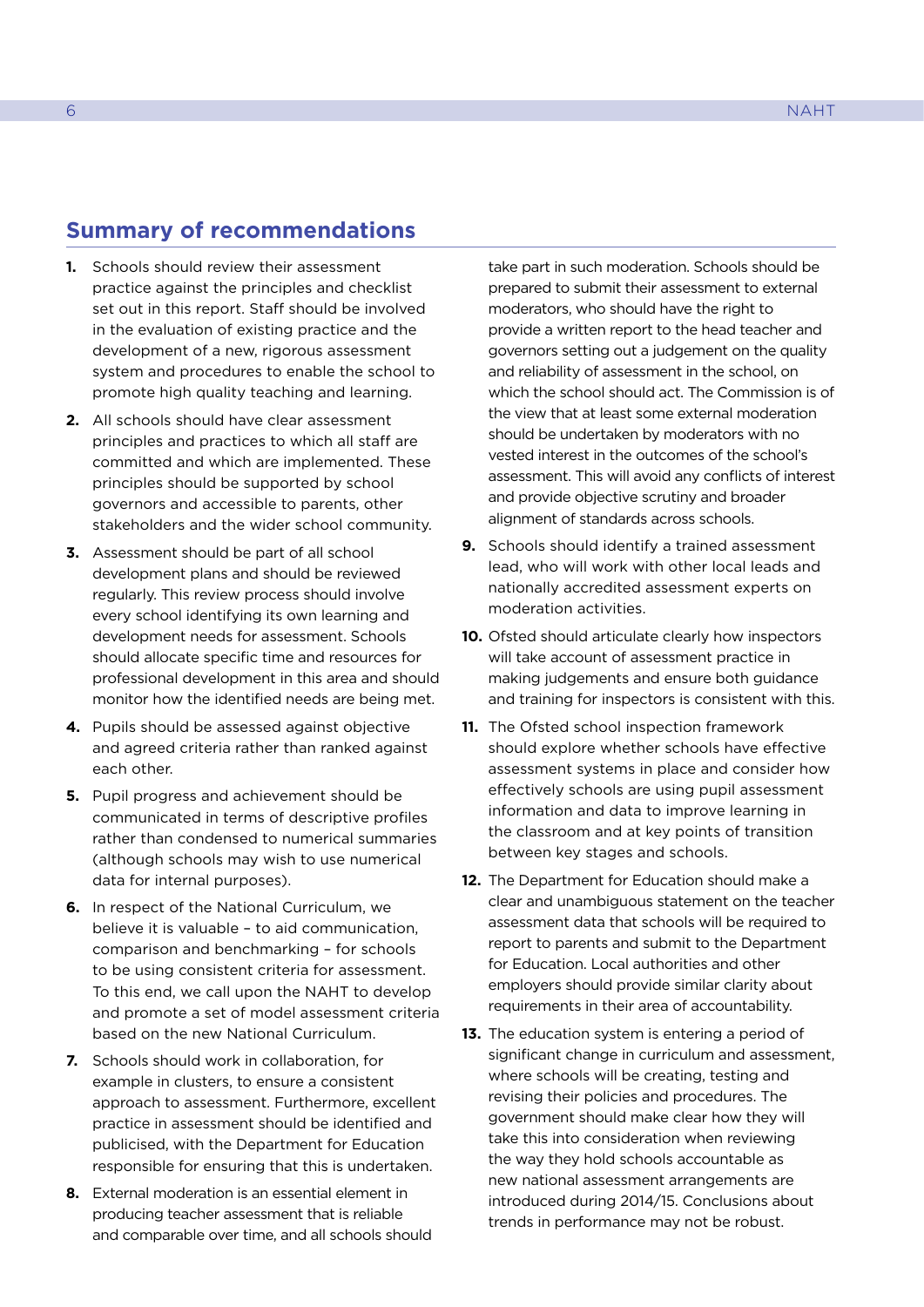- **14.** Further work should be undertaken to improve training for assessment within initial teacher training (ITT), the newly qualified teacher (NQT) induction year and on-going professional development. This will help to build assessment capacity and support a process of continual strengthening of practice within the school system.
- **15.** The Universities' Council for the Education of Teachers (UCET) should build provision in initial teacher training for delivery of the essential assessment knowledge.
- **16.** All those responsible for children's learning should undertake rigorous training in formative, diagnostic and summative assessment, which covers how assessment can be used to support teaching and learning for all pupils, including those with special educational needs. The government should provide support and resources for accredited training for school assessment leads and schools should make assessment training a priority.
- **17.** A number of pilot studies should be undertaken to look at the use of information technology (IT) to support and broaden understanding and application of assessment practice.
- **18.** The use by schools of suitably modified National Curriculum levels as an interim measure in 2014 should be supported by the government. However, schools need to be clear that any use of levels in relation to the new curriculum can only be a temporary arrangement to enable them to develop, implement and embed a robust new framework for assessment. Schools need to be conscious that the new curriculum is not in alignment with the old National Curriculum levels.
- **19.** To assist schools in developing a robust framework and language for assessment, we call upon the NAHT to take the lead in expanding the principles and design checklist contained in this report into a full model assessment policy and procedures, backed by appropriate professional development.
- **20.** Schools should be asked to publish their principles of assessment from September 2014, rather than being required to publish a detailed

assessment framework, which instead should be published by 2016. The development of the full framework should be outlined in the school development plan with appropriate milestones that allow the school sufficient time to develop an effective model.

**21.** A system wide review of assessment should be undertaken. This would help to repair the disjointed nature of assessment through all ages, 2-19.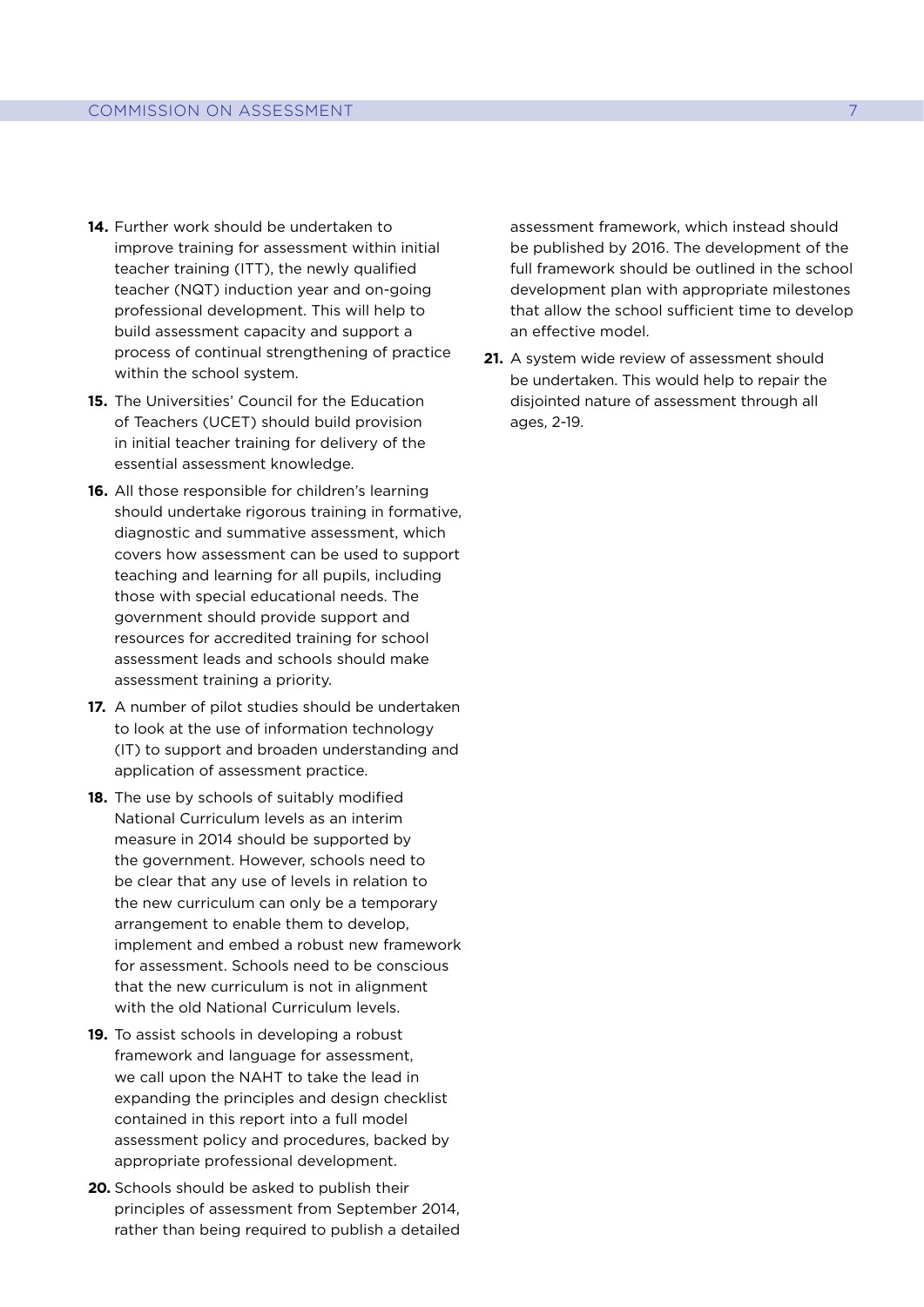# **Underpinning principles for assessment**

The principles, in conjunction with the design checklist that follows, will assist schools as they develop their own assessment systems. Schools will be able to review their own processes to ensure that they are underpinned by these principles and, where this is the case, determine whether the assessment system is fit for purpose.

- **1.** Assessment is at the heart of teaching and learning.
	- **a.** Assessment provides evidence to guide teaching and learning.
	- **b.** Assessment provides the opportunity for students to demonstrate and review their progress.
- **2.** Assessment is fair.
	- **a.** Assessment is inclusive of all abilities.
	- **b.** Assessment is free from bias towards factors that are not relevant to what the assessment intends to address.
- **3.** Assessment is honest.
	- **a.** Assessment outcomes are used in ways that minimise undesirable effects.
	- **b.** Assessment outcomes are conveyed in an open, honest and transparent way to assist pupils with their learning.
	- **c.** Assessment judgements are moderated by experienced professionals to ensure their accuracy.
- **4.** Assessment is ambitious.
	- **a.** Assessment places achievement in context against nationally standardised criteria and expected standards.
	- **b.** Assessment embodies, through objective criteria, a pathway of progress and development for every child.
	- **c.** Assessment objectives set high expectations for learners.
- **5.** Assessment is appropriate.
	- **a.** The purpose of any assessment process should be clearly stated.
	- **b.** Conclusions regarding pupil achievement are valid when the assessment method is appropriate (to age, to the task and to the desired feedback information).
- **c.** Assessment should draw on a wide range of evidence to provide a complete picture of student achievement.
- **d.** Assessment should demand no more procedures or records than are practically required to allow pupils, their parents and teachers to plan future learning.
- **5.** Assessment is consistent.
	- **a.** Judgements are formed according to common principles.
	- **b.** The results are readily understandable by third parties.
	- **c.** A school's results are capable of comparison with other schools, both locally and nationally.
- **6.** Assessment outcomes provide meaningful and understandable information for:
	- **a.** pupils in developing their learning;
	- **b.** parents in supporting children with their learning;
	- **c.** teachers in planning teaching and learning. Assessment must provide information that justifies the time spent;
	- **d.** school leaders and governors in planning and allocating resources; and
	- **e.** government and agents of government.
- **7.** Assessment feedback should inspire greater effort and a belief that, through hard work and practice, more can be achieved.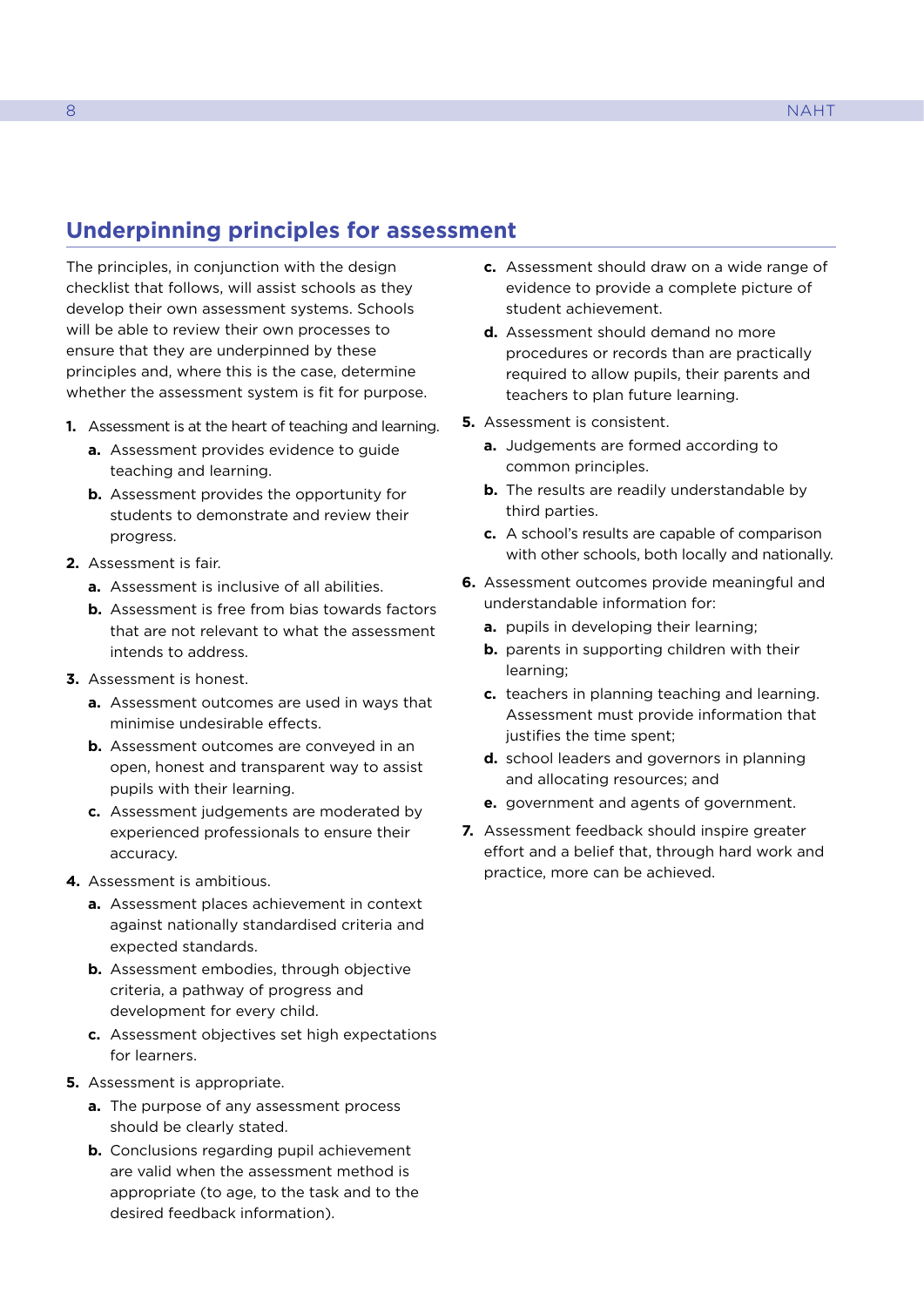# **Assessment in schools Design checklist**

These statements provide an evaluation checklist for schools seeking to develop or acquire an assessment system. They could also form the seed of a revised assessment policy; there is certainly value in schools using broadly consistent approaches to assessment.

#### **Our approach to assessment**

- **•** Assessment is integral to high quality teaching and learning. It helps us to ensure that our teaching is appropriate and that learners are making expected progress.
- **•** All staff are regularly trained in our approach to assessment.
- **•** We have a senior leader who is responsible for assessment.

#### **Our method of assessment**

- **•** Assessment serves many purposes, but the *main* purpose of assessment in our school is to help teachers, parents and pupils plan their next steps in learning.
- **•** We also use the outcomes of assessment to check and support our teaching standards and help us improve.
- **•** Through working with other schools and using external tests and assessments, we will compare our performance with that of other schools.
- **•** We assess pupils against assessment criteria, which are short, discrete, qualitative and concrete descriptions of what a pupil is expected to know and be able to do.
- **•** Assessment criteria are derived from the school curriculum, which is composed of the National Curriculum and our own local design. *(note A)*
- **•** Assessment criteria for periodic assessment are arranged into a hierarchy, setting out what children are normally expected to have mastered by the end of each year. *(note B)*
- The achievement of each pupil is assessed against all the relevant criteria at appropriate times of the school year. *(note C)*
- Each pupil is assessed as either 'developing', 'meeting' or 'exceeding' each relevant criterion contained in our expectations for that year. *(note D)*
- Where a pupil is assessed as exceeding the relevant criteria in a subject for that year they will also be assessed against the criteria in that subject for the next year. For those pupils meeting and exceeding the expected standards, we provide more challenging work.
- Assessment judgements are recorded and backed by a body of evidence created using observations, records of work and testing.
- Assessment judgements are moderated by colleagues in school and by colleagues in other schools to make sure our assessments are fair, reliable and valid. *(note E)*

#### **Our use of assessment**

- Teachers use the outcomes of our assessments to summarise and analyse attainment and progress for their pupils and classes.
- Teachers use this data to plan the learning for every pupil to ensure they meet or exceed expectations. Teachers and leaders analyse the data across the school to ensure that pupils identified as vulnerable or at particular risk in this school are making appropriate progress and that all pupils are suitably stretched.
- The information from assessment is communicated to parents and pupils on a termly basis through a structured conversation. Parents and pupils receive rich, qualitative profiles of what has been achieved and indications of what they need to do next.
- We celebrate all achievements across a broad and balanced curriculum, including sport, art and performance, behaviour, and social and emotional development.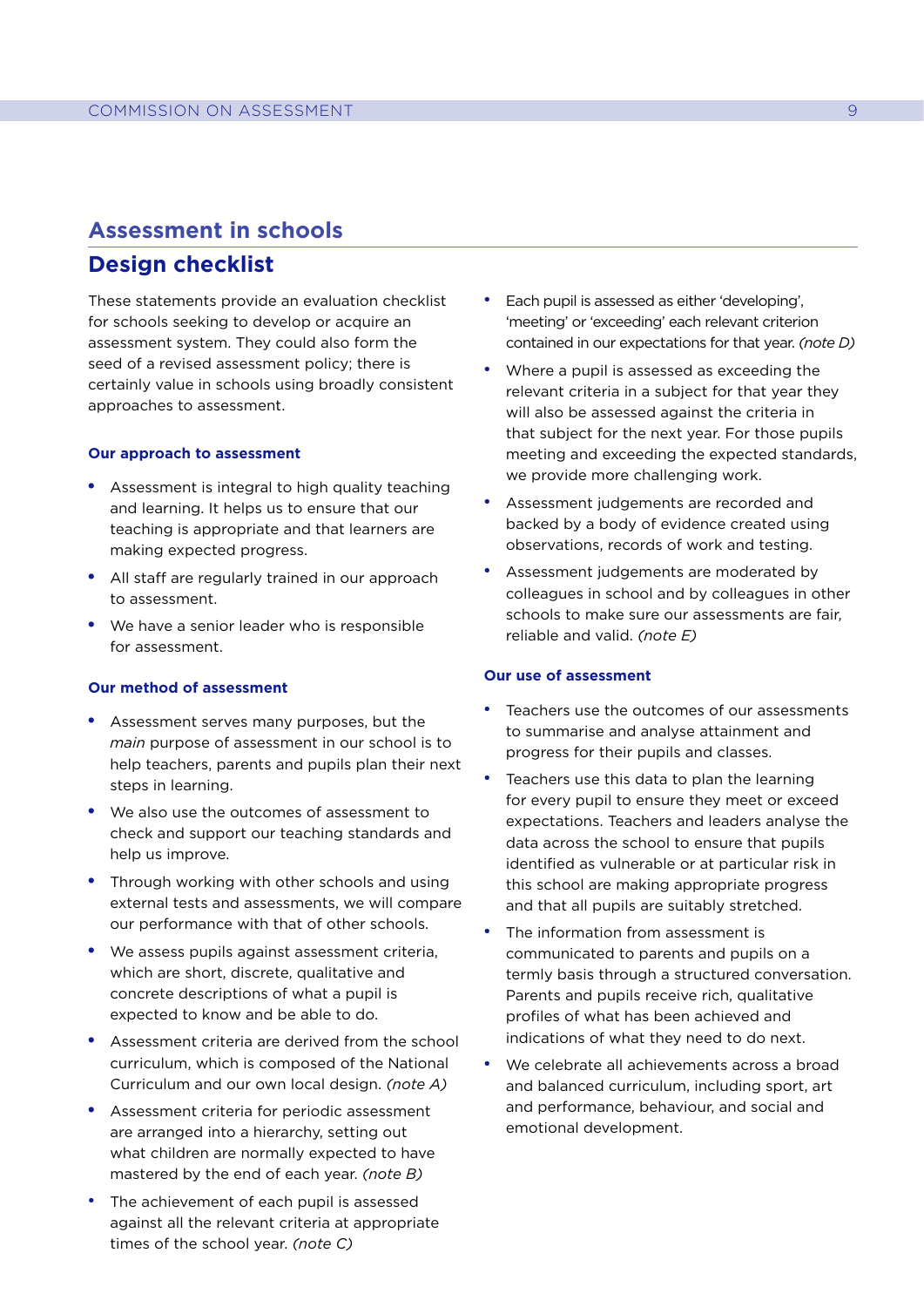#### **Notes and commentary on the design checklist**

These notes expand on the statements above with further implications or options.

The types of assessment discussed here are primarily for learning. The information generated is to be used by several different people to plan future approaches to learning. Assessment should not be a bureaucratic exercise for its own sake. The processes should be streamlined to ensure that only those are used that provide information that is useful to teachers, pupils, parents and school leaders.

- **A:** There is a task of work to translate the National Curriculum (and any school curricula) into discrete, tangible descriptive statements of attainment – the assessment criteria. As there is little room for meaningful variety, we suggest this job be shared between schools. In fact, NAHT is commissioning a model document.
- **B:** The most natural choice of hierarchy for criteria is by school year (certainly the curriculum is usually organised into years and terms for planned delivery). However, children's progress may not fit neatly into school years, so we have chosen the language of a hierarchy of expectations to avoid misunderstandings. Children may be working above or below their school year and we must ensure we value the progress of children with special needs as much as any other group. The use of P scales here is important to ensure appropriate challenge and progression for pupils with SEN.
- **C:** We assume that schools will conduct formal assessments more than once a year (and informal assessment will take place continually). A formal assessment at the end of each term, against the year's criteria, is a natural pattern, although some schools will want to do this more frequently. It will take time before schools develop a sense of how many criteria from each year's expectations are normally met in the autumn, spring and summer terms, and this will also vary by subject. Consequently it will also be hard to use this framework by itself for prioritising intervention in the first few years of use.

For some years to come, it will be hard to make predictions from outcomes of these assessments to the results in KS2 tests. Such data may emerge over time, although there are question marks over how reliable predictions may be if schools are using incompatible approaches and applying differing standards of performance and therefore cannot pool data to form large samples.

**D:** There is a need to record a pupil's attainment against each applicable assessment criterion. The criteria themselves can be combined to provide the qualitative statement of a pupil's achievements, although teachers and schools may need a quantitative summary. Few schools appear to favour a pure 'binary' approach of yes/no. The most popular choice seems to be a three phase judgement of working towards (or emerging, developing), meeting (or mastered, confident, secure, expected) and exceeded. Where a student has exceeded a criterion, it may make sense to assess them also against the criteria for the next year.

These recorded judgements can be translated into numbers, which can then be analysed and used for prioritising. Traffic lighting is a popular method for monitoring. The most obvious method to generate a 'colour' or status is to count the proportion of the relevant year's criteria that have been met at that point in time. At this stage, it is not possible to say what proportions would be cause for concern or celebration at a particular time of the year – although presumably you would expect to have mastered all applicable criteria to be green at the end of the year.

The method of 'fitting' a student to a criterion must be consistent to draw comparisons between groups. If the criteria are discrete, concrete and precise, this will remove some ambiguity. If a school is using a three phase judgment, one would expect the middle 'meeting' to be based on mastery.

**E:** The exact form of moderation will vary from school to school and from subject to subject. The majority of moderation (in schools large enough to support it) will be internal but all schools should undertake a proportion of external moderation each year, working with partner schools and local agencies. It is also good practice to invite external agencies with no connection to the local group of schools to verify practice from time to time.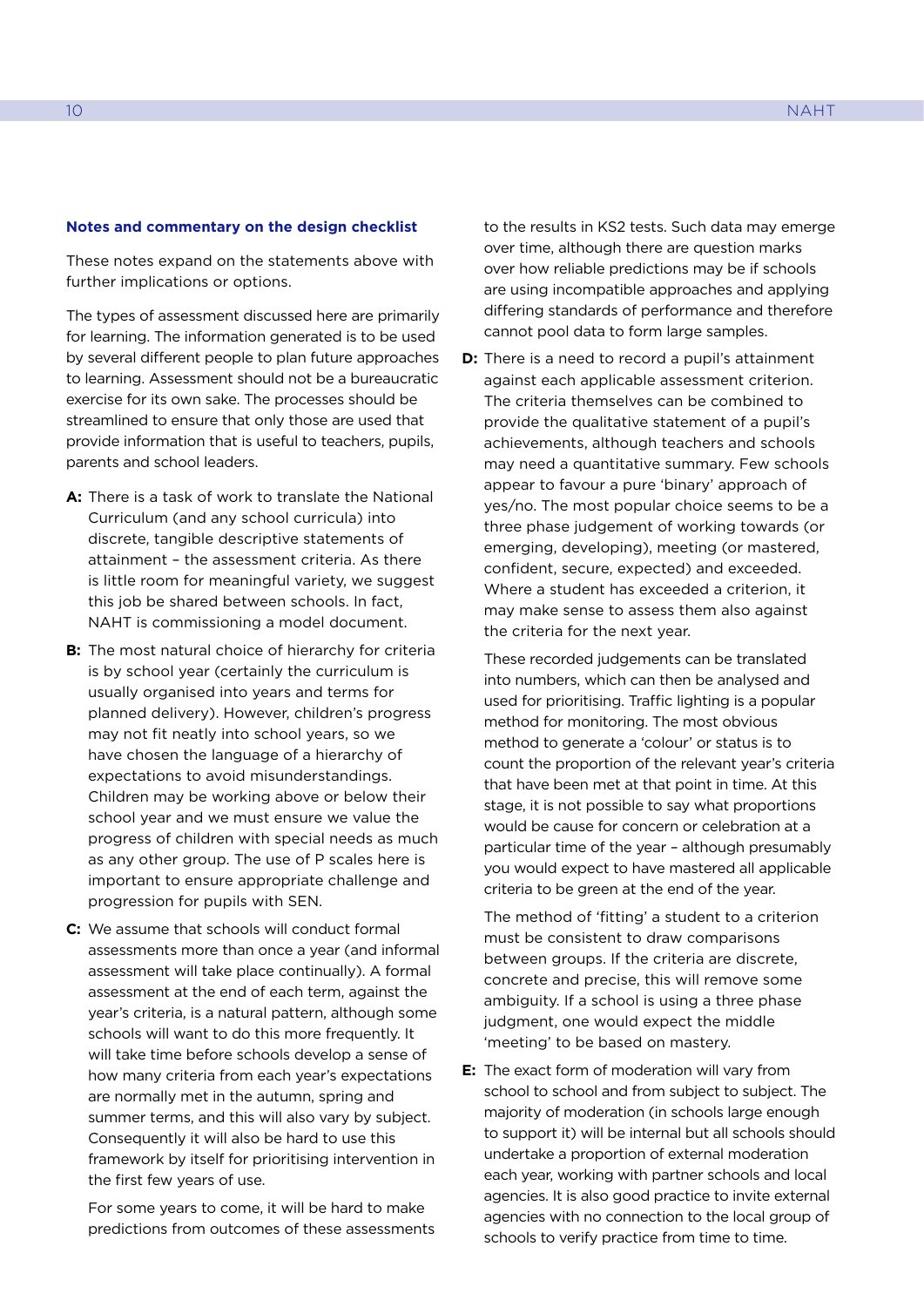#### **Introduction**

In the summer of 2013 the government announced the end of the official use of National Curriculum levels for assessment, following a recommendation from the expert group on National Curriculum Review. This caused concern across the profession and gave rise to such questions as how inspectors would react to multiple different assessment systems in place in schools, how progress would be demonstrated and judged, and how attainment would be measured. 'Levels' had become the accepted language both of pupil attainment and progress and the prospect of the removal of this language caused widespread consternation.

The government has a stated policy of freedom and autonomy for school leaders. NAHT believes strongly that freedom need not mean fragmentation and, if the government wants to transfer ownership of assessment to the profession, then the profession should take that ownership and design a proper replacement. The removal of levels provides an opportunity for the government, its agencies and, most importantly, the profession itself to enhance the professionalism of teachers in the development and use of assessment. In furtherance of this aim, NAHT decided, therefore, to establish an independent commission on 'assessment without levels' to consider what lay behind good assessment and to look for examples of good practice already in place or developing in schools.

#### **Remit of the Commission**

The Commission was asked to achieve three distinct elements, with their associated outcomes:

**A set of agreed principles for good assessment; Examples of current best practice in assessment that meet these principles; and,**

### **Buy-in to the principles by those who hold schools to account.**

The remit did not extend to KS2 tests, floor standards and other related issues of formal accountability. Rather, the focus was on assessment for learning within school. During its considerations, the Commission decided it would be helpful to outline not only high level principles of assessment

but also a more practically-based design checklist to assist schools in the short term as they review their assessment framework.

The Commission met during the autumn of 2013, with a panel of experienced practitioners, including official observers from Ofsted, Ofqual and the Department for Education (DfE). A formal invitation was issued to stakeholders to submit evidence for consideration and the Commission received both written and oral evidence. The report of the Commission contains a series of recommendations covering the elements listed above.

We hope that these recommendations and principles will support consistency in assessment without constraining freedom. Above all, they should give schools confidence that, if they invest in developing approaches to assessment that accord with these recommendations, principles and checklists, inspectors and officials will give due credence to those systems.

#### **Membership**

Membership of the Commission ranged across the education profession. The panel was chaired by former HMCI of schools **Lord Stewart Sutherland** and its members were:

**Leora Cruddas** Director of Policy, ASCL

**Tony Draper** Head Teacher, Water Hall School

**John Dunford** John Dunford Consulting

**Hilary Emery** CEO, National Children's Bureau

**Sam Freedman** Director of Research, TeachFirst

**Russell Hobby** General Secretary, NAHT

**Bernadette Hunter** NAHT National President 2013-14

**Kathryn James** Director of Education, NAHT

**Steve Kirkpatrick** Deputy Head, Willow Tree Primary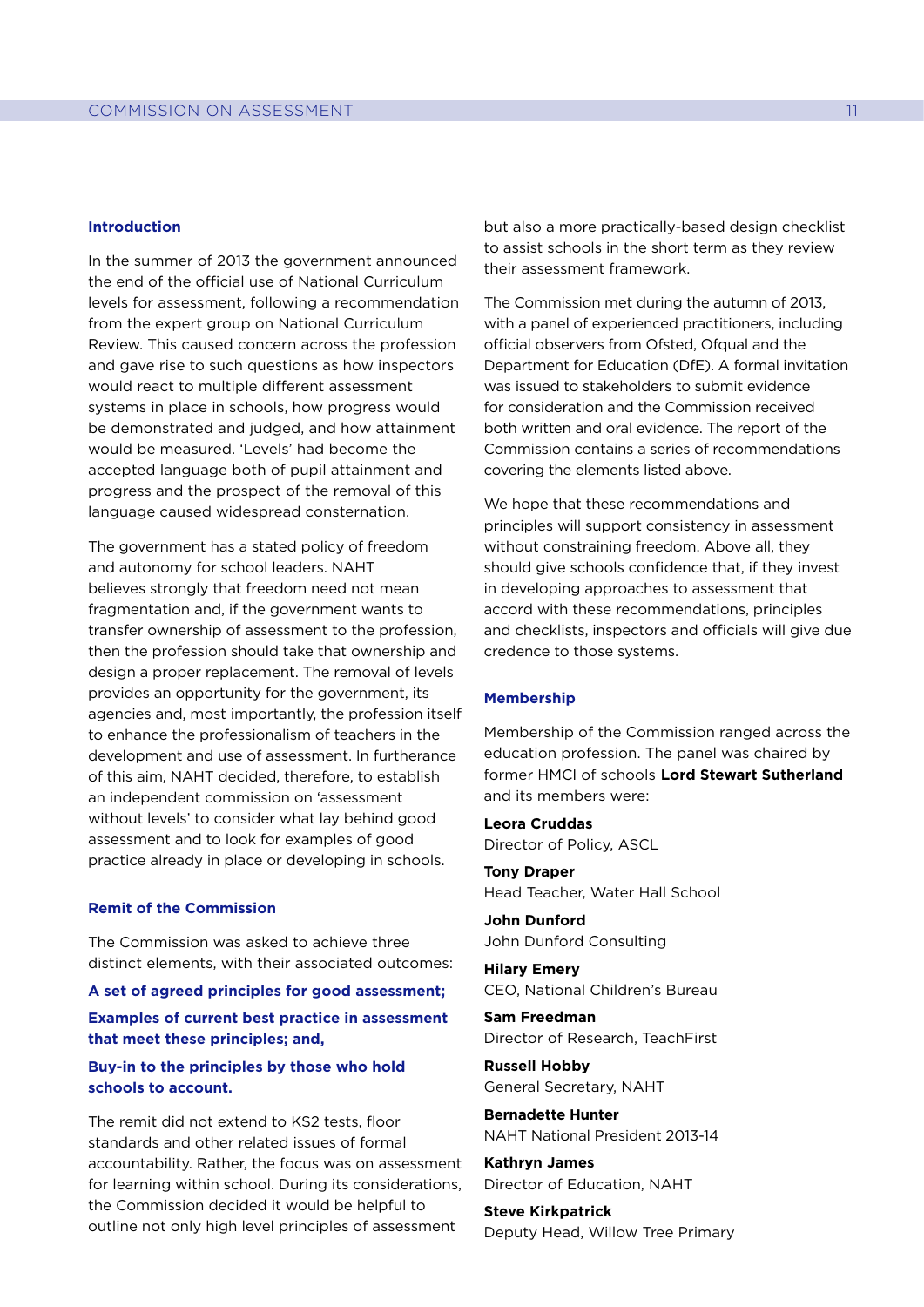#### **Dame Alison Peacock**

Head Teacher, Wroxham Primary

**Tim Sherriff** Head Teacher, Westfield School

**Kerry Sternstein** Deputy Head, Shaftesbury School

#### **Prof Gordon Stobart**

Institute of Education

Observers from Ofqual, Ofsted and DfE

Supported by **Mick Walker** and **Alex Rowley**

#### **Outline of the process**

In carrying out its work, the Commission sought evidence for consideration from as wide a range of stakeholders as possible. With this in mind, a public call for evidence was extended and individual invitations were addressed to specific stakeholders. Those willing to present evidence (both oral and written) were asked to address the following questions:

- What are the purposes of assessment?
- Who benefits from assessment?
- What are the elements of good assessment practice?
- Is a universal system of assessment necessary to measure pupil progress and attainment?
- What aspects of learning should be assessed and how?
- What forms of assessment are appropriate for use at the following ages?
	- 0-4yrs (early years)
	- 5-7yrs (KS1)
	- 7-11yrs (KS2)
	- 11-14yrs (KS3)
	- 14-16yrs (KS4)
- What should be the outcomes of an effective assessment system?
- What quality assurance mechanisms are needed to ensure robustness and reliability of assessment?
- What role should assessment play in formal inspection?
- What other areas of assessment should be considered by the Commission?

The Commission met to consider the written evidence received and also took oral evidence from a wide range of sources. We would like to extend our gratitude to the individuals and organisations who so freely gave their time and expertise in submitting their views. Details of the evidence received are given in the annex.

### **The Commission's view on the purpose of assessment**

Before looking in detail at the evidence submitted, the Commission spent time reflecting on the nature of assessment and its purposes. In an educational context, the term 'assessment' is used to denote a range of measurement functions for formative, diagnostic and summative uses. The data derived from such assessments are used to:

- **•** inform pupils, parents and others about the performance of individual pupils and to inform teaching and learning;
- **•** hold schools accountable for the attainment and progress of their pupils;
- **•** enable benchmarking between schools as well as monitoring performance both locally and nationally; and
- **•** award qualifications such as GCSE and GCE A level.

Assessment has many forms, including different types of testing and individual teacher assessment through observations of pupils in class. It is easy to conflate assessment with testing, but testing is merely one method of assessment. The Commission's task was to look into a system that, from September 2014, will be based on a new National Curriculum for all maintained schools that would no longer be underpinned by nationally determined performance levels. Therefore, the Commission's focus was on finding a way to support schools in determining new assessment arrangements in relation to the curriculum and pupils' learning.

Teachers assess pupils' progress on an ongoing basis in the classroom, determining what is being learned, what pupils know, understand and can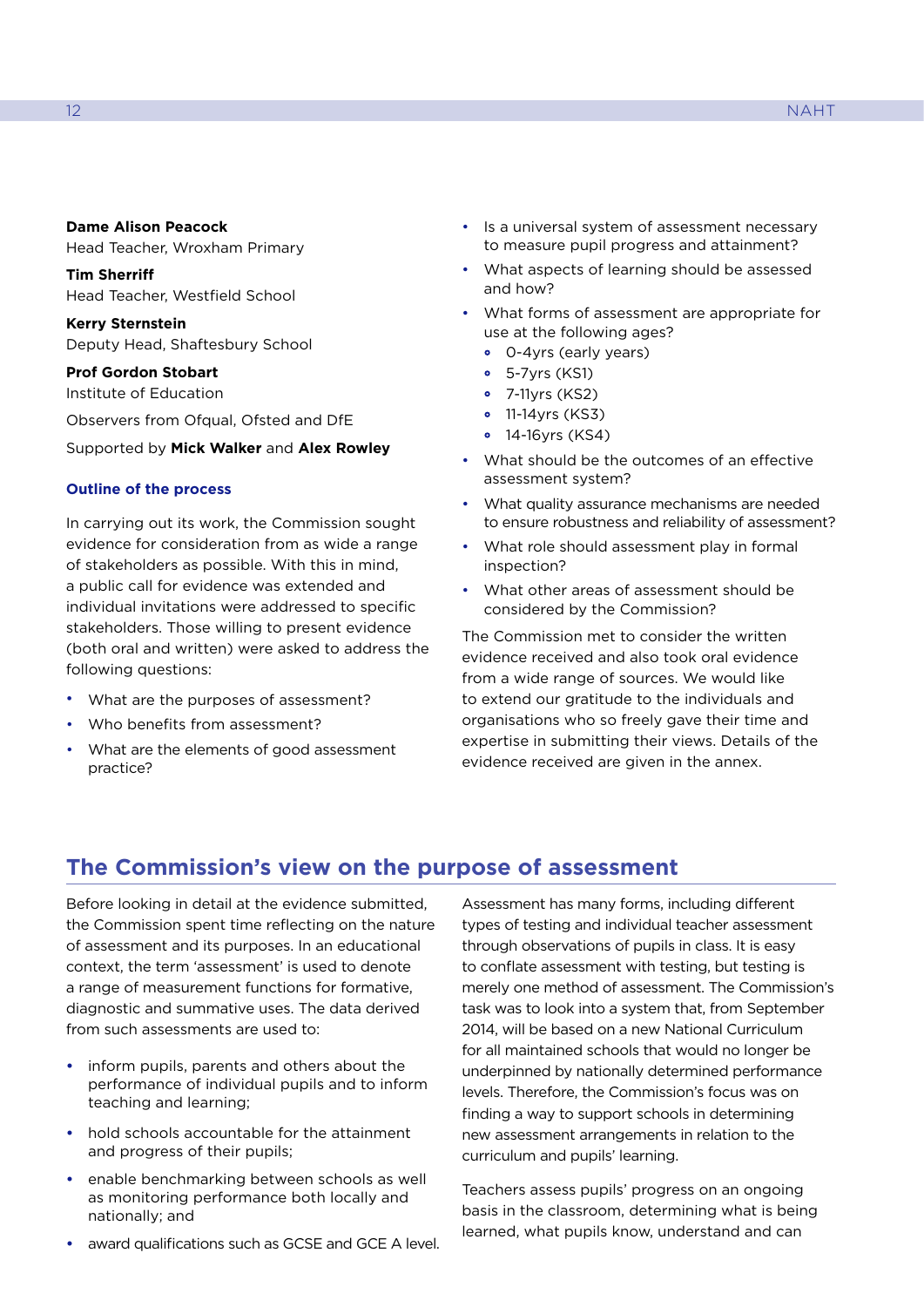do and what they need to do next to progress. Arguably, this formative and/or diagnostic assessment is the basis of nearly all teaching and, without it, what happens in the classroom runs the risk of being directionless and ineffective.

The use of level descriptions came into being in the early 1990s, shortly after the introduction of the National Curriculum, and was designed to enable consistency and uniformity in describing what an individual pupil had attained and thereby the progress being made. This has developed into a common language, very often shortened to a numerical value, used by schools and others as a shorthand to summarise progress and attainment. A numerical summary can be useful to schools for the purpose of analysis and tracking over large numbers of pupils but it misses the richness of a more rounded description of achievement. (The use of P

scales for pupils with special educational needs has been developed and continues to be important to ensure appropriate challenge for children with SEN.)

The original level descriptors have evolved in line with various revisions of the National Curriculum in terms of their definition and the uses to which they have been put. As time has progressed, the descriptors have been assimilated into the common language. The important narrative behind the headline number was often lost through over-simplification. Thus, the assumption was made that we mean exactly the same thing when we refer to a pupil achieving a certain level: level 4, for example. Of course, this is not necessarily the case. Using level descriptor shorthand also fails to address whether the pupil is consistently achieving that level, achieving it most of the time or on occasion or, indeed, only in some aspects. It also fails to show a pupil's particular strengths and weaknesses.

## **Current position on levels and testing**

The decision of the Secretary of State to remove the official use of levels and level descriptors, although arising from the report of the National Curriculum review expert panel, was unexpected and caused concern within the profession. Although the government stated that levels were not clearly understood by parents and other stakeholders, this was disputed by teachers and other education professionals. Many said that this current generation of parents had grown up with such a system of communicating attainment and progress and, as such, had an adequate grasp of what was meant. It became clear to the Commission that there needed to be two points of focus for its work: the **short term** implications of the Secretary of State's decision – what schools should do in September 2014 – and the **medium term** consideration of the nature of assessment more generally.

As well as measuring pupil progress and defining attainment in National Curriculum terms, levels had also been developed further by the profession to address the issue of progress within schools as an element of the accountability system. The original National Curriculum levels 1, 2, 3, etc. were further refined to 2c, 2b, 2a and so on, with the continued

expectation that pupils would make two levels of progress over a key stage. Thus the expected two levels of progress at certain key stages were looked at in terms of six sub-levels. This development of sub-levels was, in the main, profession-led and initially not widely used by official sources. However, more recently, when defining the term, 'secondary ready' in the DfE primary accountability consultation, the government alluded to this being equivalent to level 4b. Given that the expected level of attainment for the majority of pupils at the end of key stage 2 had been level 4, and this notion of 4b was raised after the announcement that levels were to be removed, this only added to the general confusion and concern.

The majority of those giving evidence to the Commission highlighted that level descriptors and National Curriculum levels, whatever their other faults, had given the profession a common tool to communicate with each other and with stakeholders. Others commented that whatever replaces levels needs also to retain a common language or, if a number of different assessment systems emerge, there would still need to be an element of compatibility or common understanding.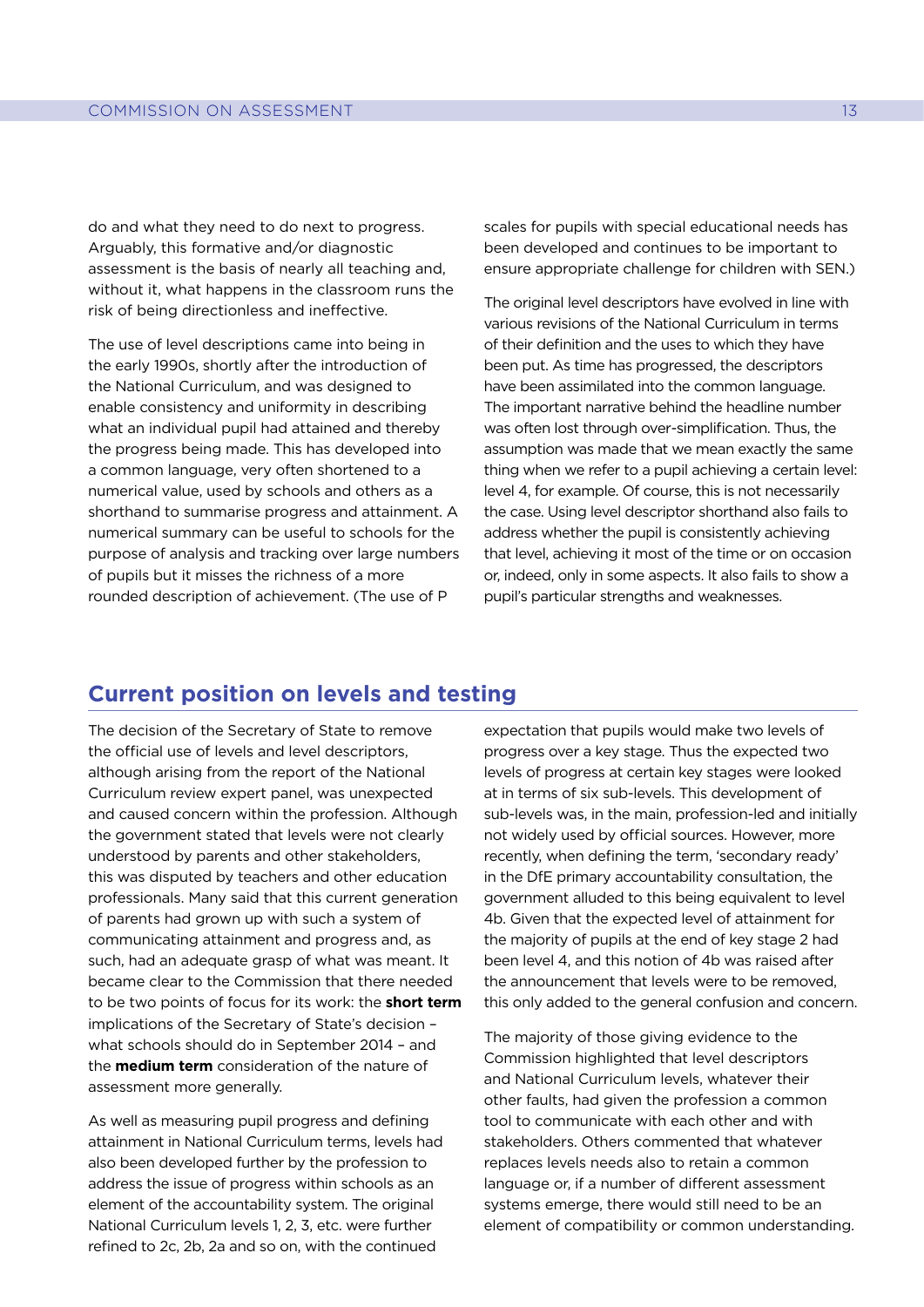# **National curriculum tests and teacher assessment**

Testing is often seen as reliable, definitive and objective. However, the Commission found this far too simplistic a view. There is clearly a value in using tests, both internal and external, and most schools use them internally on a regular basis. However, assessment is not an exact science. Tests are in effect a snapshot of what a pupil can do on that day at that particular time in a specific sample of the curriculum and may or may not be an accurate measure of a pupil's attainment over a wider period; tests are effective for assessments of certain types of knowledge and less effective for others. In a more reliable system, tests should be used to inform and be part of the teacher's wider assessment of pupils' progress and attainment.

The Commission's view that too great a reliance is being put by government on external tests, particularly for school accountability purposes, was widely supported by the evidence submitted to the review. This over-reliance has led to distortion in curriculum emphasis and accusations of 'teaching to the test'. If too much weight is attached to *any* form of assessment it is likely to lead to such perverse incentives – not only teaching to the test, for example, but also inflated teacher assessment because of performance management issues, or deflated assessment to enhance the measurement of later progress. Although assessment is frequently used as the basis of accountability, the very nature of accountability influences the results of assessment, which in turn constrains what forms of assessment may be used. The Commission heard how too restrictive an assessment system can lead to the narrowing of the curriculum. Teachers need the opportunity to develop trust and confidence in their own and colleagues' ability to assess pupils accurately. We need a more coherent, rounded approach to assessment overall and an accountability system that does not raise the stakes and distort outcomes unnecessarily in any one area. This highlights the challenges of using assessment for multiple purposes, because what may suit accountability may damage assessment for learning and the accuracy of judgements.

The Commission's view is clear: the link between curriculum, assessment and pedagogy must not be ignored. An effective assessment system built around the curriculum will inform classroom practice and help improve teaching and learning. Whilst we note that the revised curriculum has not been dictated to by an assessment framework, curriculum and assessment should be developed in tandem. The Commission heard compelling arguments about the adverse effects of levels caused by the labelling of pupils and the oversimplification of numerical measures. This underpinned the government's decision to remove levels. Ironically the revised curriculum is presented in a model of year-by-year progress with planned descriptors of performance at the end of each key stage. Taken alongside the lack of timely guidance and exemplification, this only exacerbates the demands on individual schools for September 2014. The Commission therefore believes that, so far as schools are following the National Curriculum, it is valuable – to aid communication and comparison – for schools to be using consistent criteria for assessment. The Commission also recommends that the profession acts to create a set of model assessment criteria, based on the new National Curriculum, that demonstrate pupil progress.

- **1. Schools should review their assessment practice against the principles and checklist set out in this report. All staff should be involved in the evaluation of existing practice and the development of a new, rigorous assessment system and procedures to enable the school to promote high quality teaching and learning.**
- **2. All schools should have clear assessment principles and practices to which all staff are committed and which are implemented. These principles should be supported by school governors and accessible to parents, other stakeholders and the wider school community.**
- **3. Assessment should be part of all school development plans and should be reviewed regularly. This review process should involve every school identifying its own learning and development needs for assessment. Schools should allocate specific time and resources for professional development in this area and should monitor how the identified needs are being met.**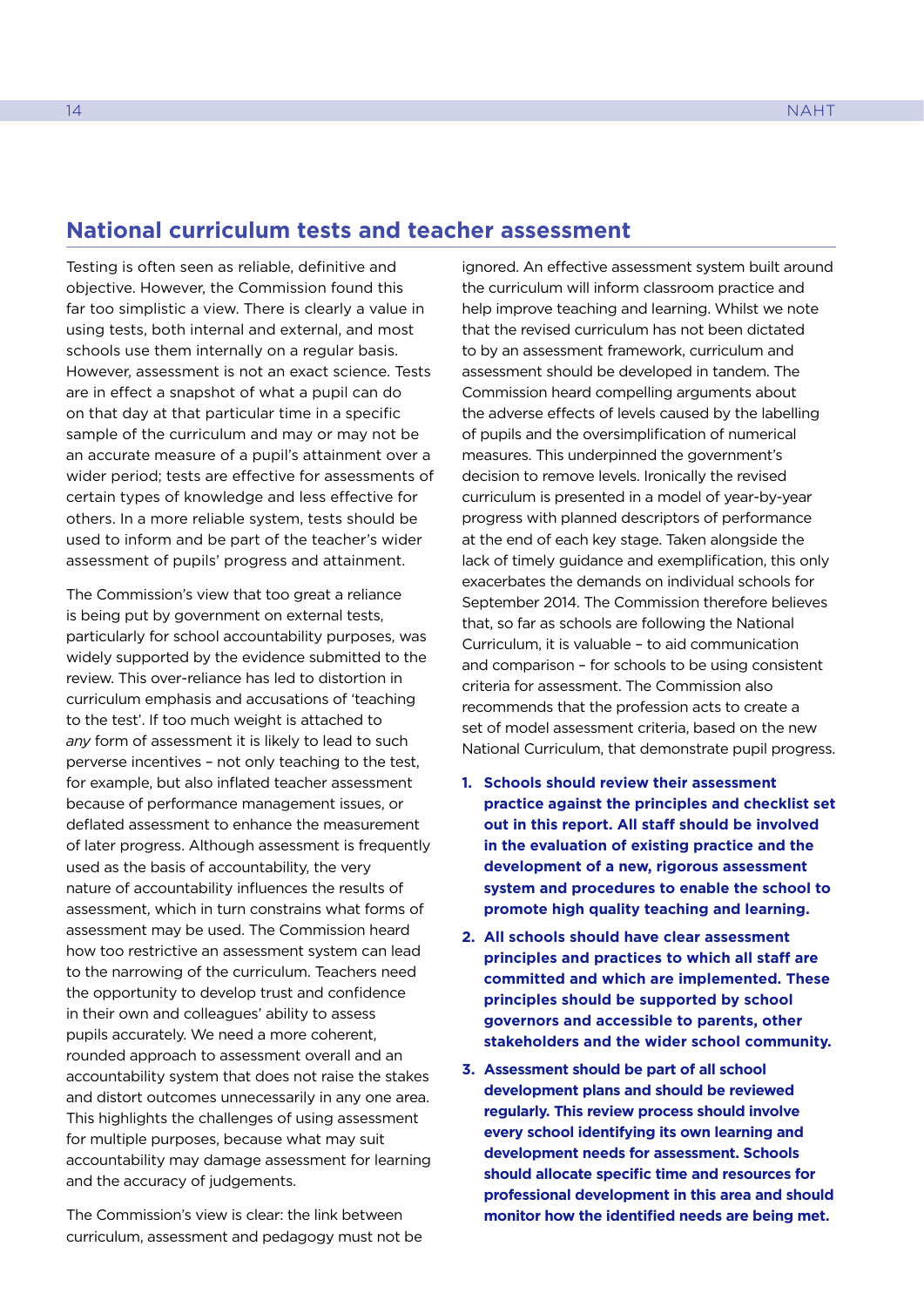- **4. Pupils should be assessed against objective criteria rather than ranked against each other.**
- **5. Pupil progress and achievements should be communicated in terms of descriptive profiles rather than condensed to numerical summaries (although schools may wish to use numerical data for internal purposes).**
- **6. In respect of the National Curriculum, we believe it is valuable – to aid communication and comparison – for schools to be using consistent criteria for assessment. To this end, we call upon the NAHT to develop and promote a set of model assessment criteria based on the new National Curriculum.**

### **Teacher assessment and moderation**

The Commission heard from the majority of those submitting evidence that there was a lack of trust in teacher assessment at the present time. All saw the need to address this urgently; teacher assessment was seen as a vital component of a balanced and reliable assessment system. The unanimous view was that the necessary improvement in teacher assessment would not be achieved by increasing external testing; that, in fact, this risks further deskilling of teachers in broader assessment methods. Rather, much of the evidence was aligned in the view that a general move to external testing over the years had eroded both public and professional confidence in the outcomes of internal assessment.

Concerns were raised about initial teacher training and how it dealt with assessment, about the lack of continuing professional development for teachers in the area of assessment, about developing high quality professional dialogue and, significantly, about the need for effective moderation.

To enable development of teacher expertise, the Commission is of the view that there needs to be a more widespread climate of trust. Professional development of teacher skills will need time. Although there is a general belief that classroom assessment practice has improved in assessment for learning, for example, this needs to be balanced with the lack of trust exhibited by the profession itself – junior schools often report that infant schools' assessments of their pupils are over-inflated, secondary schools argue that they need to test pupils on arrival because primary assessments, including national tests, cannot be relied upon. In part, this lack of trust is due to a lack of consistency and in part to the perverse incentives resulting from a high stakes accountability model.

Trust, of course, must be earned as well as given. Schools must take professional accountability and pride in the integrity and accuracy of their assessments. The level of trust can be extended further by a system in which moderators have the ability and professional standing to contest assessment judgements made at school level where necessary.

A recurring theme in the evidence presented to the Commission was the need for 'externality' in terms of assessment. It was clear that, for any assessment system to be trusted, there had to be a reliable form of external checking. For teacher assessment, this would take the form of external moderation. Examples were given to the Commission of in-school and cross-school moderation which went a long way to delivering on this aim. However, if the moderation process is to be robust, it is important to have a degree of judgement and accountability which was not always present in the examples given.

It is important to distinguish between professional dialogue, standardisation and moderation. Each are relevant and important elements of a robust system, with professional dialogue playing a huge part in teacher development. Moderation should bring with it some 'teeth', some judgement and a requirement to take note. The moderator must have the right, indeed, the responsibility to say that the assessment level is too low, too high or correct, with an expectation that this judgement will be acted upon.

There is a worrying lack of trust in individual teacher-based assessment, which emanates from within the profession itself. For example, the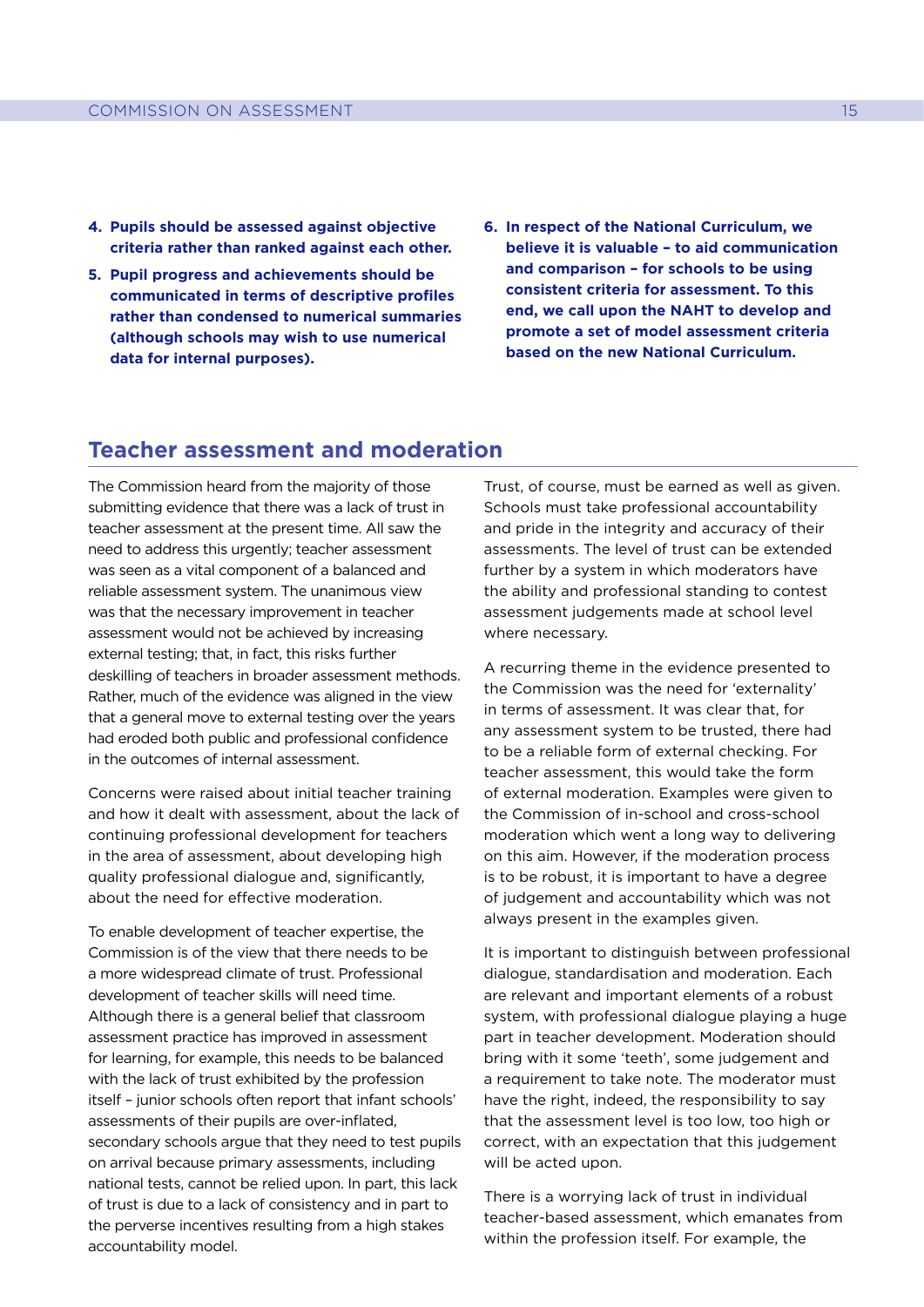Commission heard how secondary schools were likely to test pupils as they came into year 7 rather than trust the KS2 assessments. This was generally seen as a problem caused by the nature of the accountability system rather than any underlying lack of ability within the profession. However, there was a clear acknowledgement of the need to develop further teachers' skills in this area.

It was generally appreciated in the evidence given to the Commission that nationally standardised tests have an important part to play in supporting and validating teacher judgements but public trust can be increased by developing the use of effective moderation practices. This can be increased further by improving assessment training in initial teacher training and continuing to develop CPD, including encouraging professional dialogue within and across schools. As previously stated, further national tests were seen generally as unnecessary. Indeed, it was argued by a significant number of those submitting evidence that the current test regime should be evaluated against its intended purposes. Some members of the Commission were of the view that it would be more appropriate to use national sampling to review the performance of all schools at a national level, with improved, moderated teacher assessment being used to hold schools accountable on an individual basis. Other members of the Commission foresaw a continued role for universal testing. Any such system must provide a national picture of performance standards, provide local accountability

and improve the quality of assessment which, most importantly, would improve teaching and learning.

- **7. Schools should work in collaboration, for example in clusters, to ensure a consistent approach to assessment. Furthermore, excellent practice in assessment should be identified and publicised, with the Department for Education responsible for ensuring that this is undertaken.**
- **8. External moderation is an essential element in producing teacher assessment that is reliable and comparable over time, and all schools should take part in such moderation. Schools should be prepared to submit their assessment to external moderators, who should have the right to provide a written report to the head and governors setting out a judgement on the quality and reliability of assessment in the school, on which the school should act. The Commission is of the view that at least some external moderation should be undertaken by moderators with no vested interest in the outcomes of the school's assessment. This will avoid conflicts of interest and provide objective scrutiny and broader alignment of standards across schools.**
- **9. Schools should identify a trained assessment lead, who will work with other local leads and nationally accredited assessment experts on moderation activities.**

# **Role of accountability and inspection**

The Commission considered evidence that commented on the potential for tests and the current accountability system to distort and corrupt the curriculum and the diagnosis of pupil ability and progress. By their very nature, tests sample a relatively small proportion of the curriculum. Indeed, the tests for National Curriculum English, for example, completely omit such essential elements of the subject as speaking and listening. Therefore, when tests play such a central role in the accountability system, it is hardly surprising that this has, in some ways, narrowed

and limited the curriculum unduly. Because the national measurement of progress and attainment is tied closely to accountability, this raises the stakes in terms of the elements which will be tested. This in turn can result in other elements of ability being seen as less important, leading to an overall misdiagnosis of the pupil's actual ability. This can mislead pupils and their parents. There is a concern that only that which can be tested is valued and this is having a negative and restrictive impact on what is taught.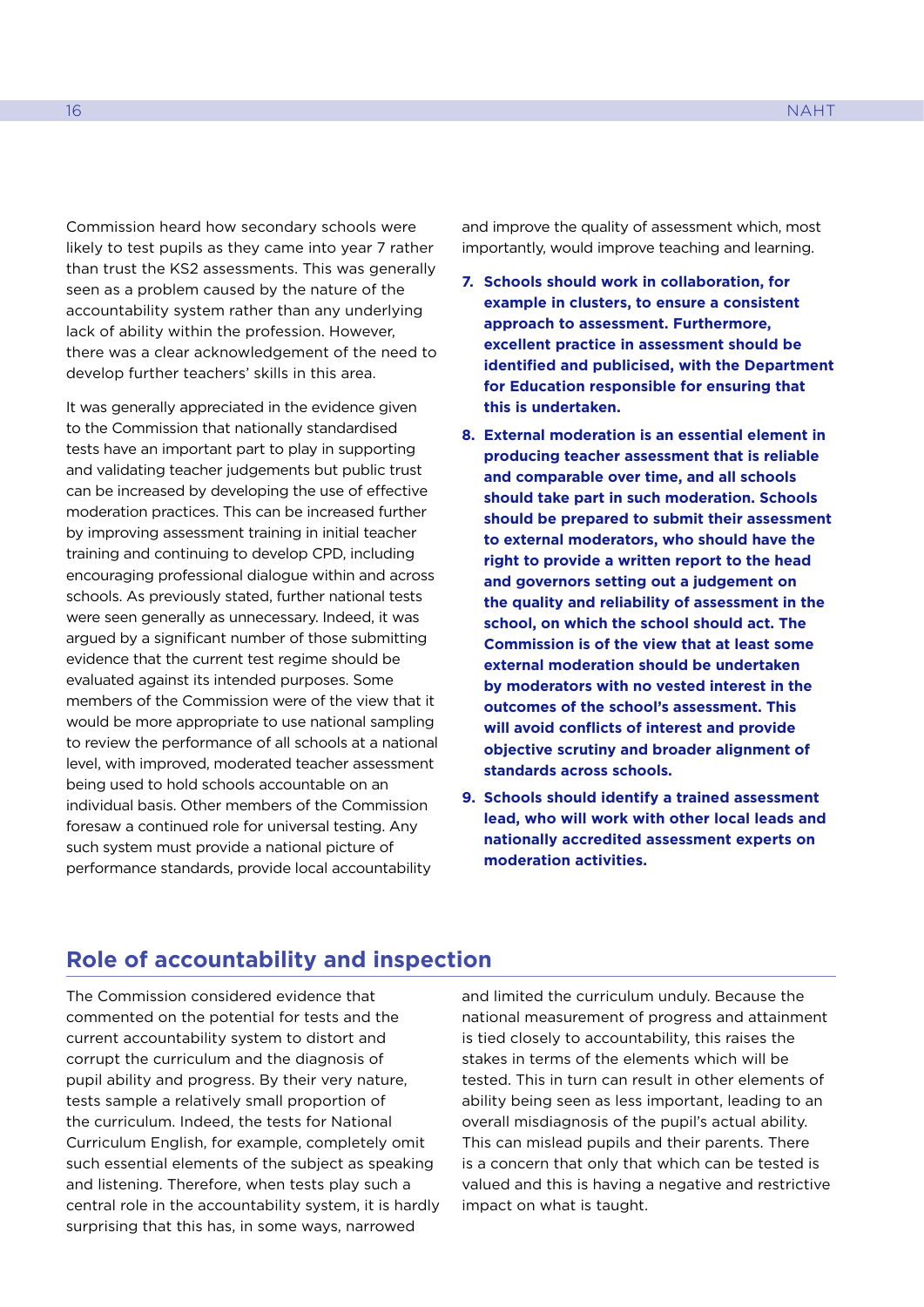Whilst there was undoubted concern about the current accountability system and its effect on assessment, the Commission was clear that there was a willingness from the profession to be held accountable. In fact, there was considerable support for a more effective form of accountability, one that went beyond the simplistic and potentially damaging snapshot and, instead, looked to get a more rounded picture and, in so doing, recognised teachers as valued professionals. The Commission believes that it is not unreasonable to hold schools accountable for the quality of their assessment practice as well as their assessment results, with head teachers also appraising teachers on their use of assessment.

There was strong concern expressed about the requirement for schools to publish their detailed curriculum and assessment framework in September 2014. A significant number of those submitting evidence stressed the importance of Ofsted making absolutely clear to schools what they expect of schools' assessment processes. There also needs to be absolute clarity from the DfE about expectations of teacher assessment and moderation and what data schools will be required to submit. When these elements are in place, schools would then need time to develop their own assessment and reporting systems. It would therefore be helpful if, rather than asking schools to publish a detailed assessment framework for September 2014, they were asked to publish their *principles* of assessment, with further

detail being published when there had been time to develop and embed robust assessment and reporting systems.

- **10.Ofsted should articulate clearly how inspectors will take account of assessment practice in making judgements and ensure both guidance and training for inspectors is consistent with this.**
- **11. The Ofsted school inspection framework should explore whether schools have effective assessment systems in place and consider how effectively schools are using pupil assessment information and data to improve learning in the classroom and at key points of transition between key stages and schools.**
- **12.The Department for Education should make a clear and unambiguous statement on the teacher assessment data that schools will be required to report to parents and submit to the Department for Education. Local authorities and other employers should provide similar clarity about requirements in their area of accountability.**
- **13. The education system is entering a period of significant change in curriculum and assessment, where schools will be creating, testing and revising their policies and procedures. The government should make clear how they will take this into consideration when reviewing the way they hold schools accountable during 2014/15. Conclusions about trends in performance may not be robust.**

# **Teacher training**

Evidence heard by the Commission was consistent in the view that, in terms of assessment, teacher training was not of a sufficiently high or rigorous standard. This applied across the board, from initial teacher training through to on-going professional development. With any change to the system, there needs to be sufficient support and development for teachers to allow them to adjust and adapt to the change. All teachers are not automatically equipped to assess, even though there is an apparent assumption that this is the case. They need practical training in assessment methodology

and practice and an ongoing programme of CPD. Some also commented that it could be useful for the teaching standards to reflect further assessment knowledge, skills and understanding.

Although the awareness of newly qualified teachers in relation to accountability measures appears to have increased, the same cannot be said for their awareness of assessment practice. In part, this is due to some deficiencies in initial teacher training, as well as the inability or unwillingness of schools to be flexible in their approaches when working with trainee teachers. The latter was highlighted as one way in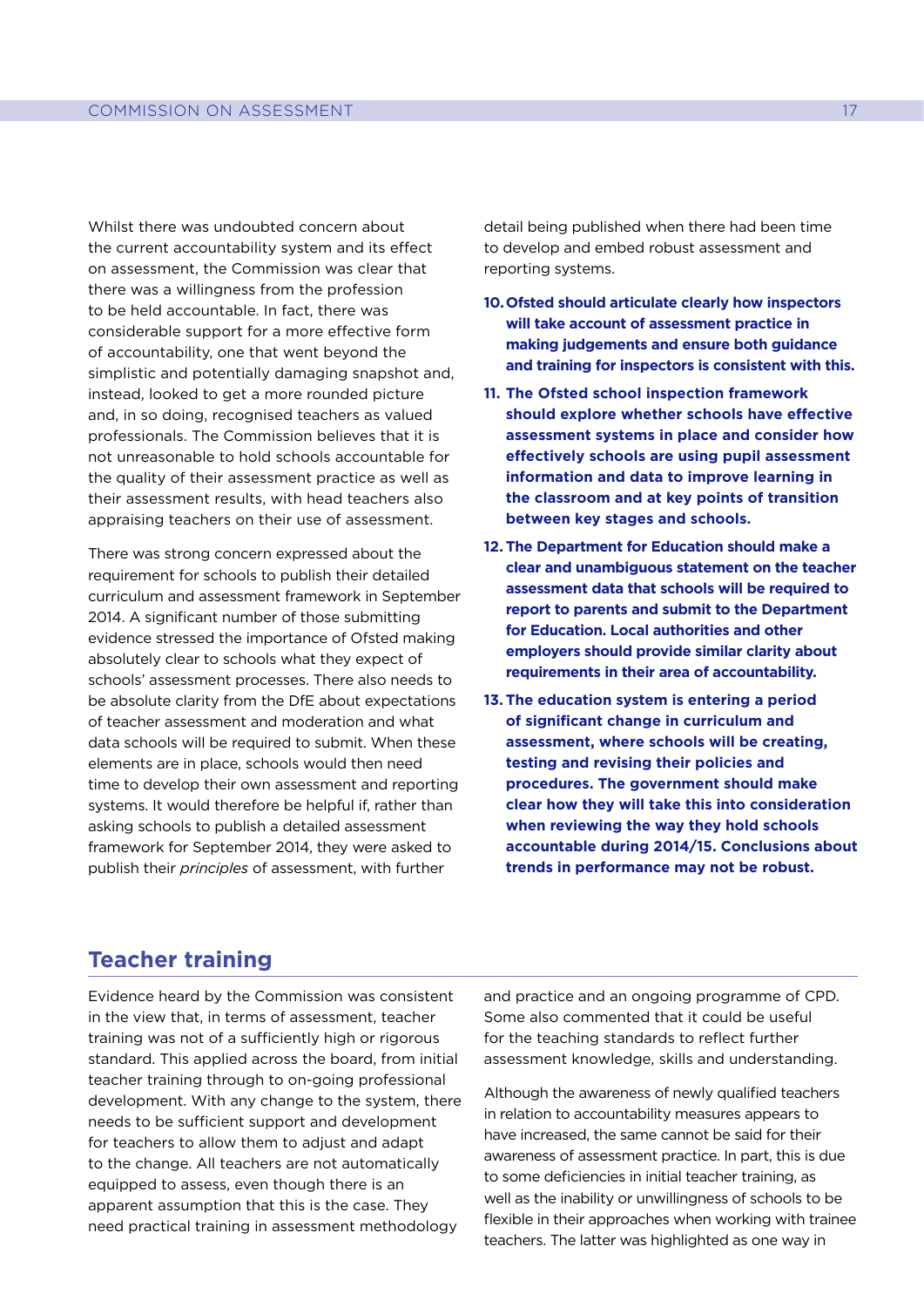For more experienced teachers, a comprehensive programme of CPD is required to improve the overall quality, thereby providing greater validity and increased public confidence. A national standard in assessment practice for teachers would be a useful addition. The Commission also favoured the approach of having a lead assessor to work with each school or possibly a group of schools, helping to embed good practice across the profession.

**14. Further work should be undertaken to improve training for assessment within ITT, the NQT induction year and on-going professional development. This will help to build assessment capacity and support a process of** 

**continual strengthening of practice within the school system.** 

- **15. The Universities Council for the Education of Teachers (UCET) should build provision in initial teacher training for delivery of the essential assessment knowledge.**
- **16. All those responsible for children's learning should undertake rigorous training in formative, diagnostic and summative assessment, which covers how assessment can be used to support teaching and learning for all pupils, including those with special educational needs. The government should provide support and resources for accredited training for school assessment leads and schools should make assessment training a priority.**

# **The use of information technology (IT)**

The Commission heard evidence about the desirability of improving the use of technology in assessment and the communication of assessment outcomes. For example, GL Assessment and IAPS both highlighted the benefits of adaptive, online testing in producing more granulated outcomes than traditional testing. The development of e-profiles brings with it the potential for parental access at any time and also ease of parental input and support. A particular strength of IT is that it can be used to track progress as well as collect and report data and other assessment information. Additional uses of technology include using the internet to facilitate professional dialogue and extending professional communities beyond the traditional and sometimes limited local networks. The panel heard from Streetly School how it is developing links with its feeder schools through anonymous sharing of pupils' work as part of a moderation process.

**17. A number of pilot studies should be undertaken to look at the use of IT to support and broaden understanding and application of assessment practice.** 

# **Going forward**

The Commission set itself two broad aims: the first was to consider how schools could be helped in the short term and to make such recommendations as would be possible for schools to implement within the timescale of September 2014. The second aim was to consider in more detail what would be necessary in assessment terms going forward.

#### **Short term**

Given the immediacy of the issues, with schools facing the removal of levels and level descriptors from September 2014, the Commission's recommendations are of necessity interim in character. However, it was recognised that in no way should these disagree with the principles outlined in the report, as these should form the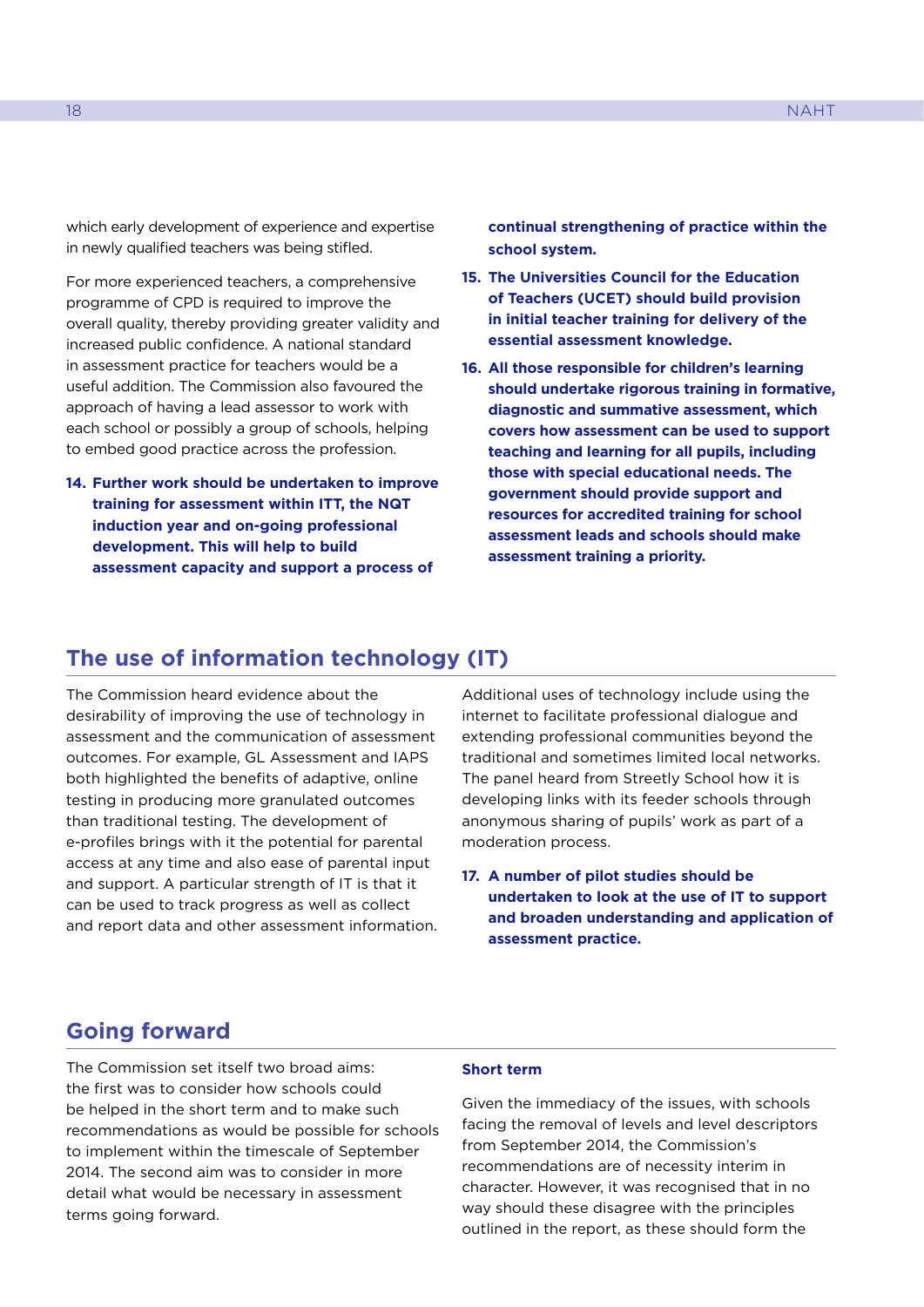basis of future developments. It is also important that the short term recommendations are practicable and accessible to the profession.

It is likely that, in September, schools will need to base their practice on the skills and methods currently in place to satisfy the need for good diagnosis of learning needs and appropriate teaching response. However, it is important to recognise that, even if schools decide to continue with some form of levels, the new National Curriculum does not align to the existing levels and level descriptors and this alignment is a piece of work that needs to be undertaken now.

The Commission is concerned that, currently, there is a requirement for schools to publish their detailed curriculum and assessment frameworks by September 2014. This seems unduly hasty and does not give schools sufficient time to develop fully their assessment systems. Rather than expect a fully fledged, deeply embedded assessment system in all schools, it would be more sensible to ask schools to publish their assessment principles in September 2014. It would then be possible to build in a plan to develop a detailed assessment framework, with the full system being in place and published by no later than September 2016.

- **18. The use of suitably modified National Curriculum levels as an interim measure in 2014 should be supported by the government. However, schools should be clear that any use of National Curriculum levels in relation to the new curriculum can only be considered a temporary arrangement to enable schools to develop, implement and embed a robust framework for assessment. In doing so, schools need to be conscious that the new curriculum is not in alignment with the old National Curriculum levels.**
- **19. To assist schools in developing a robust framework for assessment, we call upon the NAHT to take the lead in expanding the principles and design checklist contained in this report into a full model assessment policy and procedures, backed by appropriate professional development.**

**20. Schools should be asked to publish their principles of assessment from September 2014, rather than being required to publish a detailed assessment framework, which instead should be published by 2016. The development of the full framework should be outlined in the school development plan with appropriate milestones that allow the school sufficient time to develop an effective model.** 

#### **Medium term**

Much of the evidence given to the Commission highlighted the interest and concern that exists amongst the education profession in improving the assessment process as a whole. There is clearly a need and, importantly, a desire to engage in a much broader examination of the nature of assessment and the varying forms and outcomes which it can have.

To build on this willingness to engage, the Commission believes strongly that further study should be made of the whole system of assessment. Rather than the disjointed picture currently in place, there is a need for a logical, mutually, compatible assessment process that covers the whole of a child's education through whatever educational setting he/she attends.

**21. A system wide review of assessment should be undertaken. This would help to repair the disjointed nature of assessment through all ages, 2-19.**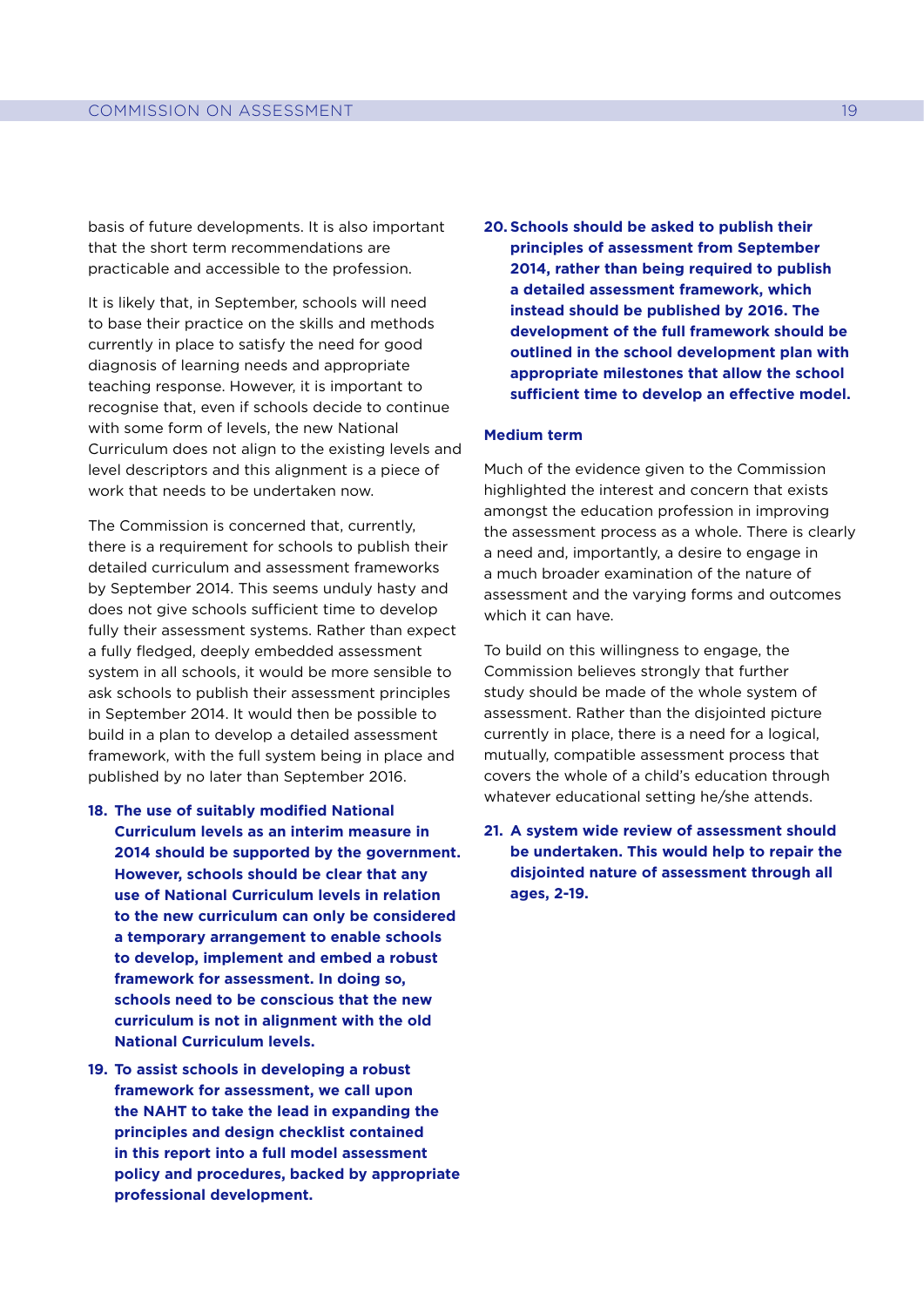# **Evidence submitted to the Commission**

| <b>Achievement for All</b>                                                               | <b>Independent Association of</b><br><b>Preparatory Schools</b>               | <b>Shaftesbury High School</b>                                        |
|------------------------------------------------------------------------------------------|-------------------------------------------------------------------------------|-----------------------------------------------------------------------|
| <b>Assessment Reform Group</b><br>and British Educational<br><b>Research Association</b> | <b>Professor John White, Institute of</b><br><b>Education</b>                 | <b>Southampton Local</b><br><b>Authority</b><br>and Teaching Alliance |
| <b>Association of School and</b><br><b>College Leaders</b>                               | <b>Liz Twist, National Foundation</b><br>for Educational Research             | <b>The Streetly School</b>                                            |
| <b>Association of Teachers</b><br>and Lecturers                                          | <b>Mayflower Primary School</b>                                               | <b>Tim Oates, Cambridge</b><br><b>Assessment</b>                      |
| <b>Corporation Road</b><br><b>Primary School</b>                                         | <b>National Children's Bureau and</b><br><b>Council for Disabled Children</b> | <b>Universities' Council for</b><br>the Education of Teachers         |
| Dr Des Hewitt,<br><b>University of Derby</b>                                             | <b>Oxford University Press</b>                                                | <b>Voice</b>                                                          |
| <b>Geographical Association</b>                                                          | <b>Pearson</b>                                                                | <b>The Wroxham School</b>                                             |
| <b>GL Assessment</b>                                                                     | <b>Professor Peter Tymms, Durham</b><br><b>University</b>                     |                                                                       |
| <b>Goddard Park Community</b><br><b>Primary School</b>                                   | <b>Ridgewell Primary School</b>                                               |                                                                       |

# **Case studies**

#### **Alison Peacock DBE, Headteacher, The Wroxham School**

At The Wroxham School, a primary school with nursery in Hertfordshire, we have not talked to children and parents about 'levels' for the last ten years. Within that time the school has achieved three consecutive Ofsted 'outstanding' judgements and attainment has remained high. The secret of our success has been to create a 'listening' culture where children and adults know that they are trusted and valued. Dialogue about how to support each child and their family has remained the central discourse. Within an environment where everyone believes in the importance of learning, tests and grades take care of themselves.

Life without levels leaves space for the highest quality curriculum, opportunities to tailor learning to the needs of the individual and an environment of excitement and ambition. Children at Wroxham do not rank their performance against their peers but work happily with a wide range of learning partners in each class. They are encouraged to challenge themselves and to make good choices about the complexity and difficulty of a range of tasks. They are not given targets or grades but there is a strong focus on formative feedback. There are no ability based groups and children are offered choice about joining additional sessions if they feel they could benefit. For example, challenging maths lessons are offered by a member of staff several times a week for the older children. If they feel that they can thrive in a fast-paced lesson children have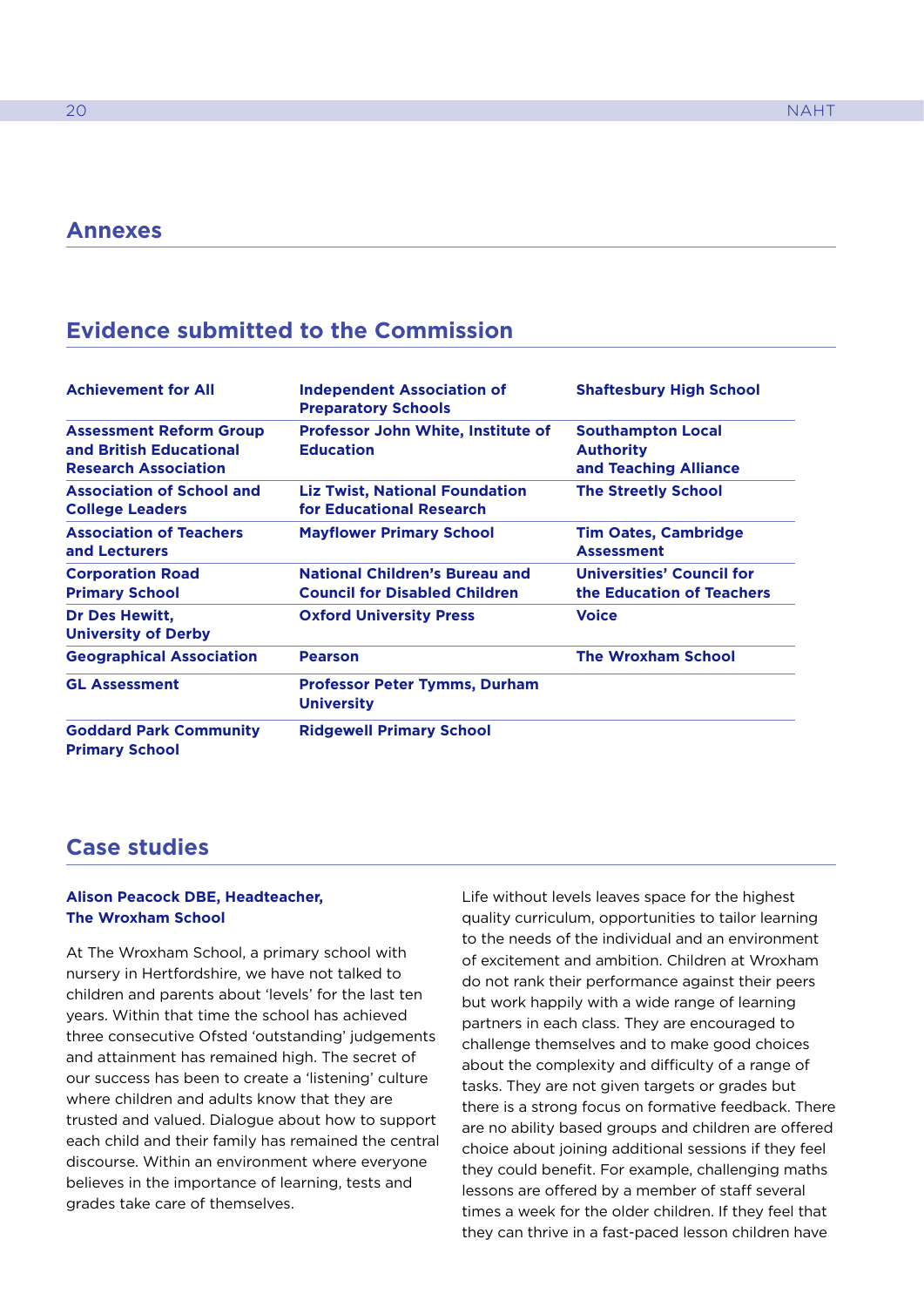the option of joining the group. The emphasis is on self knowledge and self regulation that offers constant opportunity for improvement.

Families are very well informed about their children's achievements and progress as this is evidenced in the manner in which each child can talk about his learning and next steps for improvement. The quality of work produced provides excellent opportunities for children and families to witness evidence of progression and increasing skill. This learning is not confined to written work and calculation, but is also evidenced through areas such as sports achievement, musicality and scientific problem solving. End-of-year reports are written by the children from year one to year six and form an electronic dialogue with the teaching team. Photographs illustrating the breadth of the curriculum are uploaded to these documents by the children. The youngest children are supported in the composition of their report comments by older children working with them in pairs.

Learning Review Days and Family Consultations provide families with an opportunity twice a year to review progress in a detailed manner. In years 5 and 6 these meetings are held in my office. As headteacher, I attend every meeting for every year 5 and year 6 child. The meetings are led by the child who prepares a powerpoint presentation for their family and teachers providing feedback about their current challenges and successes. Conversation then ensues with the child at the centre, upon how the adults can support next steps in learning. This is a highly rigorous process, as it means that all participants are committed to supporting the highest possible ambition for that child's success.

In the summer term we organise a whole school open learning event where families arrive to take part in a wide range of activities in classrooms throughout the school and in the grounds. We provide a simple A5 passport for children so that they can collect stamps in each room where they take part in learning with their family during the evening. Feedback from these sessions is very positive.

Families are invited into school on a regular basis. This enables shared understanding of the ways in which we teach and provides opportunities

for children to impress their families with their knowledge and understanding. As a teaching school, Wroxham welcomes many visitors. Our children are very proud, informed guides and are keen to explain about our system of choices in lessons. If you are interested in hearing the children talk about this way of working without levels please visit [www.wroxham.](http://www.wroxham.net) [net](http://www.wroxham.net) to see films and blogs about day to day learning.

As a head teacher, it is my belief that our experience of rejecting numbers as a proxy for ability has enabled us to focus on the really important work of finding a way through for every single child to learn. We have kept data tracking sheets as a management resource purely as a means of ensuring that no child slips through the net (and to provide a record for Ofsted when they inspect). The crucial difference at Wroxham is that the learning comes first and assessment is used to inform the process but not to provide a label or measure. The outcomes at our school speak for themselves and we are optimistic that others may be interested to join us on this journey now that within England we have a unique opportunity to assess beyond levels. Let's take the opportunity we have been given to change the emphasis in schools to one of 'I can't do it …yet' rather than 'I can't do it because I'm only level three'.

### **Kerry Sternstein, Deputy Headteacher, The Shaftesbury School**

Shaftesbury High School is a special needs high school in Harrow catering for young people ages 11-18 with complex learning, social, emotional and behavioural needs. Young people whose abilities range from SLD to mainstream (GCSE). We are a specialist school for pastoral care, a national support school and have been consistently outstanding in the last two Ofsted inspections.

We believe that assessment and learning are part of the same continuous process, underpinned in an atmosphere of mentoring and support. The process is designed so assessment and learning inform each other throughout the year on a daily, weekly and termly basis.

Pupils' achievement and progress is monitored by continuous setting and reviewing of targets –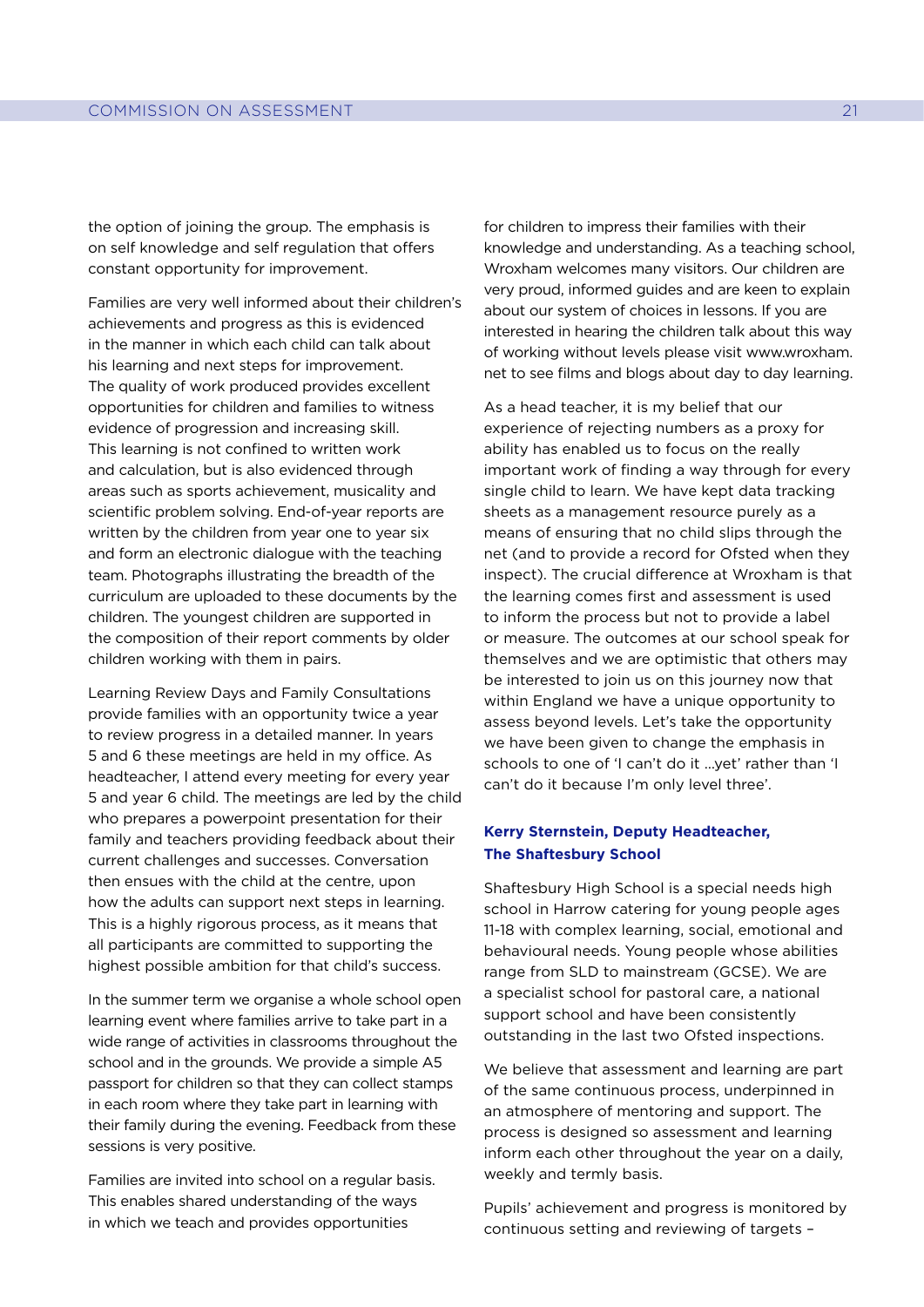targets not determined to level or judge, but to guide and reinforce. Pupils set their own targets for learning and development with their form tutors at the start of every term. These are reviewed formally in the same way towards the end of the term and informally at the end of each week with the teaching assistant. The meetings with the form tutor are held in private and 1:1, something pupils and staff alike find a very positive experience. Pupils and staff together decide whether they have met the target (green). are still working on the targets (amber) or have not met it (red), perhaps suggesting changes are required. If a target has been met or is no longer appropriate, it can be changed at any time.

All targets at Shaftesbury can be modified, extended or revisited. The targets are SMARTER, positive and meaningful. They may be academic or behavioural or a mix, either way they can be applied across the curriculum. Academic targets are based on descriptors and 'I can' statements, not on NC levels, although they are relevant to them. Staff also set subject targets (ILOs) with and for pupils. These are continuously reviewed throughout the year and used in every subject area. Some are taken from attainment level statements, some may refer to a specific skill needed for accreditation. All are designed to recognise areas of progress, address areas of concern and offer the next steps on each student's learning path. These are also discussed during the three parent/ teacher consultation evenings held across the year and at annual reviews. This process is rigorous and consistent to ensure all stakeholders share in decisions about pupils next steps.

Annual review meetings are a compulsory requirement for all statemented pupils. This is why pupils are at the centre of our annual reviews. They bring examples of work from their record of achievement, on paper and in a digital format. They also choose their favourite photographs and talk about the occasions when these were taken. They complete self assessments, choosing from a range of options, smiley faces, written text, multiple choice questions and verbal feedback. These feed into an annual review front cover summary sheet, designed to be accessible for the student and their

parent-carers. Many of our parent-carers have significant needs of their own, and we want all the information that we share to be part of a proactive, mutually nurturing dialogue. Staff have worked long and hard to defuse the anxieties around data and assessment, to ensure they are part of a truly inclusive package.

In the upper school and the 6th form, the pupils have visual annual reviews. The pupil is at the centre of this, directing what is being recorded, under a number of headings such as: home, school, college, my friends, important people, next steps. Drawings or symbols are used to illustrate the students' comments and they sign it to assure ownership. These annual reviews have been greeted with great positivity both from students and parent/carers who feel they can understand what is being said and what is being discussed and that the young person is really part of it.

The 6th form students also collect evidence of work and experiences throughout their two year course. This is often shared during annual reviews but is also stored on pen-drives and presented when they leave. This provides an excellent, detailed and accurate record of attainment in a visual and creative format for them to take to college or the next stages of their education and development. There are also plans to produce hardback format versions for each student, and a 'greatest hits' legacy version which all can contribute to with the aim of inspiring their successors.

All reports are written in advance of annual reviews. The reports aim to acknowledge pupils' strengths, development and progress, discuss their ILOs and comment on attainment. These are shared with pupils who complete their own self assessment. The reports are designed to be accessible, therefore they are short, precise and concise. They will also inform each pupil's transfer, transition and accreditation.

Accreditation comes through functional skills, entry level, AQA units of attainment, Asdan awards, Duke of Edinburgh awards, B.tech and GCSE. Pupils are entered for this accreditation and encouraged and supported to achieve at a level appropriate to them. There are no predicted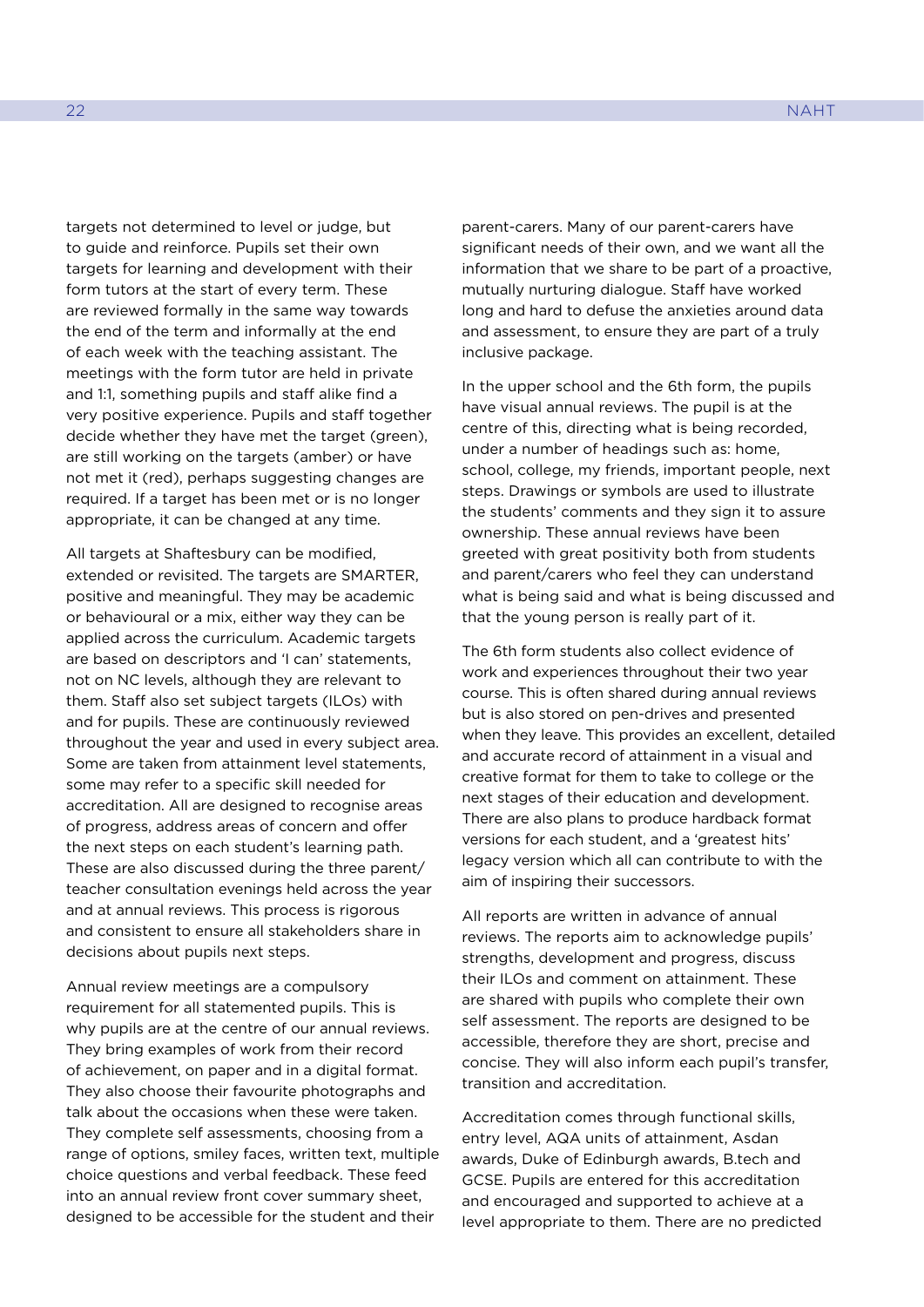exam grades or league tables to present, but we still closely monitor each pupil's progress up and across the learning ladder. This is further support by an enrichment grid map, which allows us to monitor their individual and collective opportunities in sport, the arts, community access and residential visits.

We have further data tracking records to monitor and support progress, but there are no level discussions with pupils. The records provide evidence for Ofsted and ensure learning pathways are open, rigorously monitored and accessible. Staff are still diligent with their data assessments: they refer not just to levels, but also the 'small steps' descriptors gained within and above the levels for each subject and student; end of key stage predictions are also made and regularly reviewed. But the data is never used as a label or measure.

As a special school we believe that achievements come through community cohesion, life skills, progression paths, student voice and collaborative working. We are very proud of our pupils' achievement, and so are they; they have a 'can do' attitude, recognising that achievement can be both individual and collective. It is built on a determination to learn despite often indescribable barriers. It is sustained by us all.

### **Reena Keeble DBE Cannon Lane Primary School**

Cannon Lane Primary is a large school in Harrow, London. It serves a diverse community, with two thirds of students coming from minority ethnic backgrounds. It was rated as 'outstanding' at its last Ofsted inspection and its head teacher is Dr Reena Keeble DBE. The school has recently amalgamated from separate junior and infant schools into an all through primary.

At Cannon Lane, we had regarded levels as fairly meaningless for some time. It had been obvious to us that a 2A in one school was not the same in another school, so we welcomed the opportunity to develop something that reflected our personalised learning approach. More importantly we wanted to find a way of reporting that made sense to our parents. Reporting a level did not tell our parents what their child could or could not do, let alone their next steps in learning. I think this is very much our 'can do' approach. We relished the challenges but knew there would be barriers to have to overcome; mainly a mind shift for the staff of moving away from levels.

Our starting point for assessment was the National Curriculum. Using the first draft of the new curriculum in 2012, we broke down the expectations for pupils in English and maths into statements. Teachers planned to these statements and recorded achievement against each statement once it had been achieved. Teachers said this made their planning much easier and they knew exactly what each child had to do to achieve the statements. Therefore a very strong link between planning and assessment was established. Teachers found planning much easier and less time consuming and it also enabled us to strengthen our personalised approach to learning for our pupils. The teachers simply recorded a tick against each statement once it had been achieved. The beauty of this system was that it showed progression from Reception. For example, there were 13 statements in English for Reception. Year 1 statements began with point 14; so if a Reception child had achieved 16 statements in writing it was easy to see he/she was working to Year 1 expectations. The results were recorded on a simple spreadsheet and RAG (red, amber, green) rated. As a staff we developed our own expectations of where we expected children to be at particular time of the year. This was subjective and based on our own high expectations (which some said were too high).

Making the basic judgements of attainment was therefore easy because the statements we drew up were SMART; everyone had a shared understanding of them and what the evidence would look like. In addition, staff moderated and sampled work to ensure statements were being assessed in a consistent way. Data in the first year was recorded on a spreadsheet, but we now use a software package which we have helped to build with Classroom Monitor.

We can also use this approach to track specific groups of pupils. We do use numerical data in working at expected/exceeding/below levels.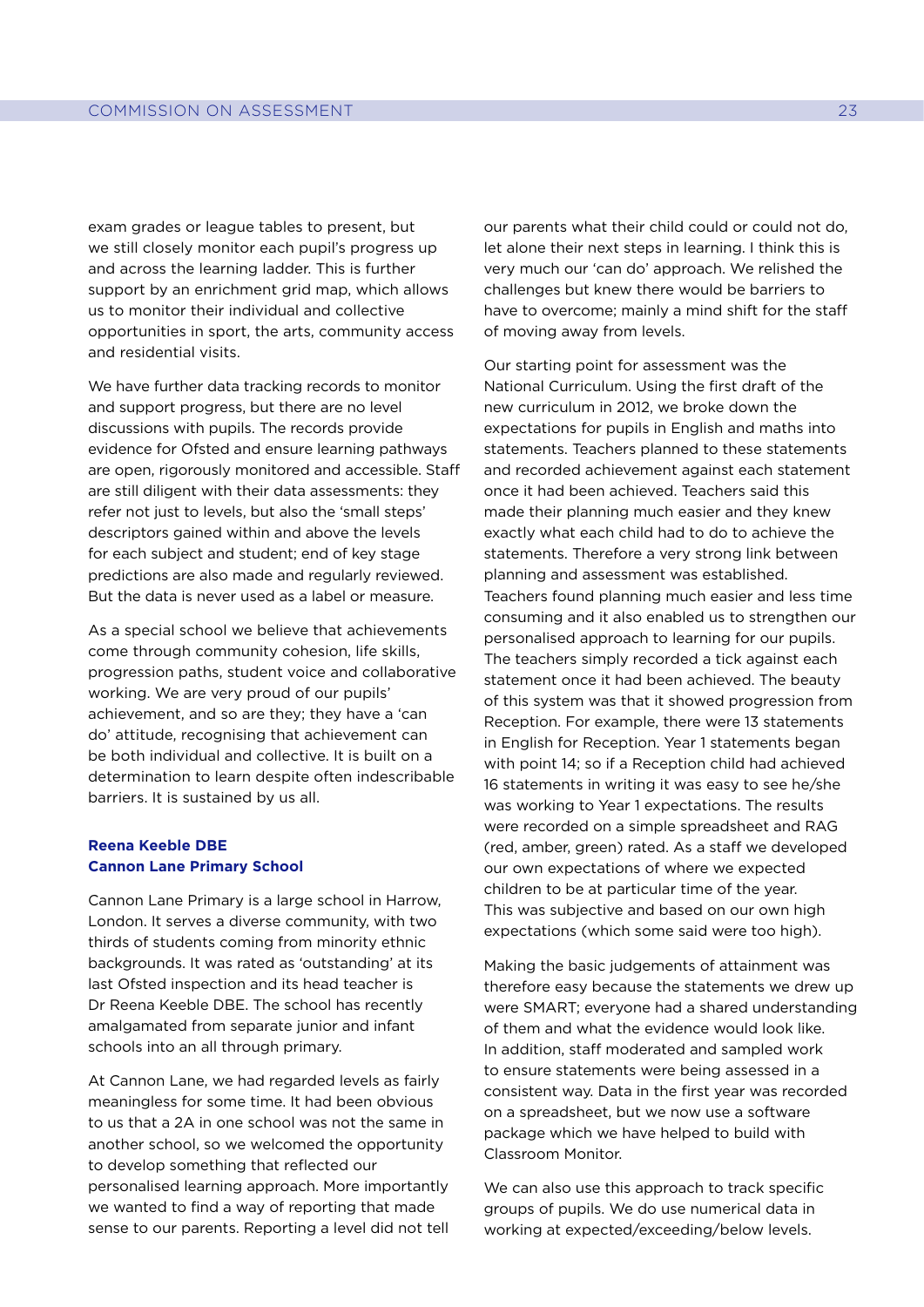However we have encountered two problems. Firstly, expectations for Years 3 and 4 and Years 5 and 6 are grouped together in the national curriculum, making it difficult to show progression from Year 3 to Year 4 or from Year 5 to Year 6. Secondly, our system was designed to show progress at the end of Year 4 and Year 6 in terms of the percentage that exceeded or were below or working at the expectations for that particular year. This is not robust enough and we need something much finer. We are currently working towards a solution and should have this sorted by the end of February/early March.

A key role for assessment is to keep parents informed. We are an 'achievement for all' school and use their system of structured conversations for all our parents each term. This means every parent gets to spend 20-25 minutes with their child's teacher (with the child being present if the parent chooses) to discuss progress and next steps. English and maths are discussed every term, as is the child's social and emotional development and dispositions and attitudes. Targets for the school and home to work on are agreed and a summary of the meeting is given to each parent. In the spring term, teachers also discuss progress in half of the foundation subjects and the remainder of the subjects are discussed in the summer term. In

addition to this parents are given a termly report on what their child has achieved and how they are developing in English and maths. These reports are generated by our software system. (We are currently developing a tool for parents to be able to access their child's report using a secure password rather than getting a hard copy.) We also send all the children's books home before the structured conversation so that parents have triangulated evidence of their child's progress – the books, the meeting and the written report. Parents no longer get a long school report at the end of the year and we have done away with parents' evenings because all structured conversations take place during the school day. Interestingly our parents prefer this and say that, as long as they have enough notice, they do not mind taking time off work.

Thinking ahead to implementation of the new approach to assessment, I think schools will probably use an assessment tool from possible case studies and make it their own. The challenge will come in ensuring the assessment procedures are robust enough. Implementing the tool is almost the easy part of assessment; it is the school procedures that need to be thought of. So, in conclusion, schools need to think not just about the specific tool they are using, but also their assessment processes, skills, systems and culture.

# **History and context of assessment**

### **A brief history of national curriculum assessment and reporting**

The current system of National Curriculum assessment was effectively the outcome of a debate set in motion in 1976 by the then prime minister James Callaghan in a speech at Ruskin College which created the notion of an entitlement to a National Curriculum and accountability for schools.

However, it was not until the Education Reform Act (ERA, 1988) that a National Curriculum and an associated assessment regime were introduced in England for the first time. Even in a brief history, it is worth mentioning the National Curriculum

Task Group on Assessment and Testing (TGAT) report as it made a significant contribution to the structure of the ERA and introduced the notion of tests and teacher assessment, National Curriculum levels and key stages, formative and summative assessment approaches and the use of tests to evaluate performance.

Kenneth Baker, the Secretary of State at the time, selected elements of the report favouring externally set tests and tasks in preference to the more formative function of assessment.

The National Curriculum Council (NCC) and the Schools Examination and Assessment Council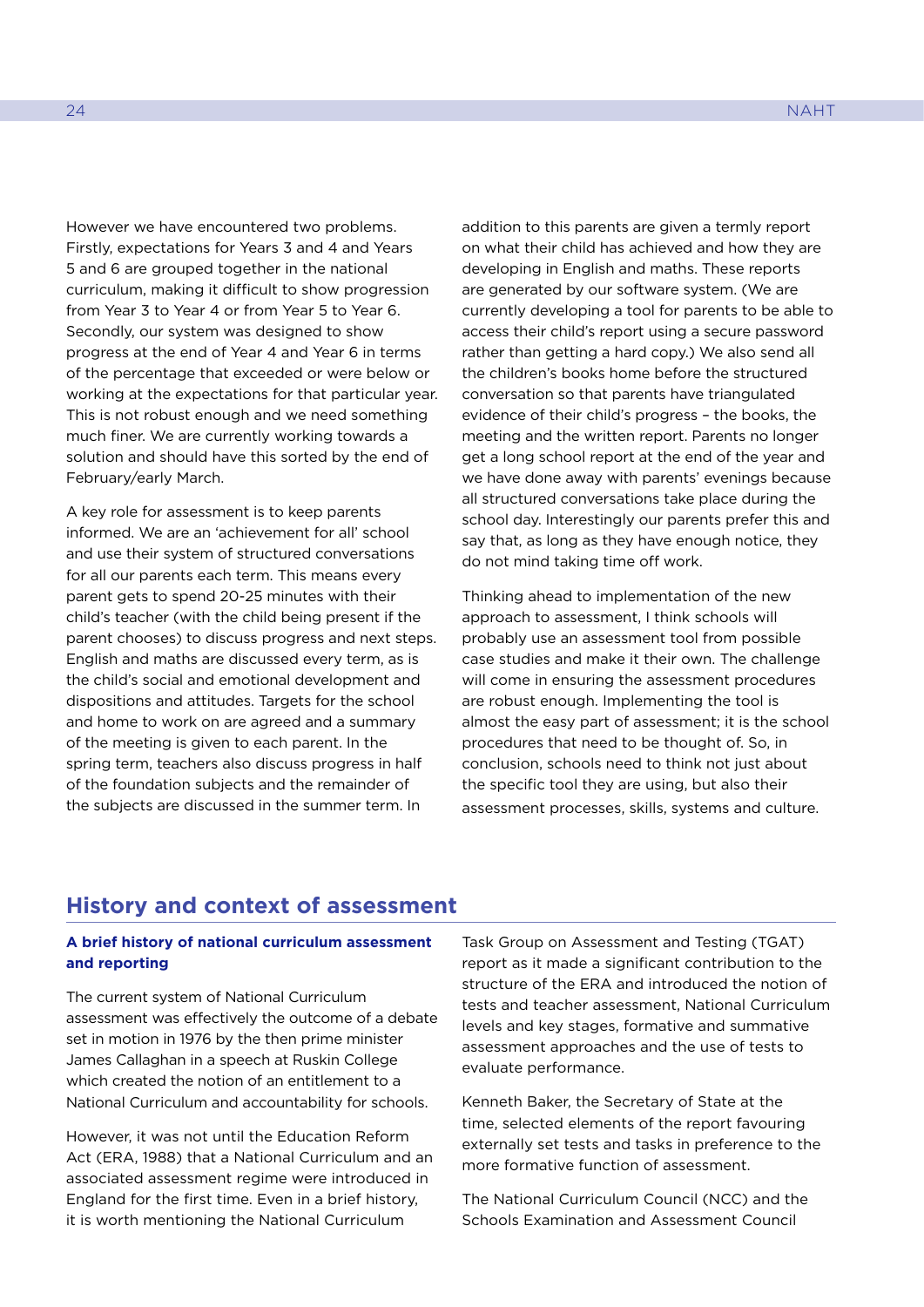(SEAC)1 , both established under the 1998 Act, commissioned existing research and publishing organisations associated with universities to develop and trial a number of new assessment approaches. These were developed and phased in over a number of years, starting with Key Stage 1 then Key Stage 2 and finally Key Stage 3. With regards to Key Stage 4, GCSE syllabuses were developed to reflect the statutory requirements of the National Curriculum.

The initial tests and tasks were regarded by some as innovative and involved an element of practical work. All were marked by teachers. Some were better received than others, but ultimately all were met with a great deal of suspicion on the part of schools, particularly because of the workload. However, opposition to the tests had grown to such an extent that by the time Key Stage 3 went live in 1993 it led to a national boycott of the tests.

The initial level descriptions covered ten levels and were more complex than those used in 2013. Levels were presented under attainment targets each being assessed and weighted separately. As an example, the first National Curriculum for science had 17 attainment targets with 14 in mathematics. These attainment targets were split into statements of attainment and each statement of attainment was weighted separately. In addition to the weightings, some statements of attainment were necessary to achieve a level, others were not. The final level awarded to a pupil was therefore reliant on a complex procedure often resulting in a level that some teachers felt was not an adequate reflection of pupil performance.

The NCC and SEAC were abolished in 1993 and replaced by the School Curriculum and Assessment Authority (SCAA). In 1997, SCAA and the National Council for Vocational Qualifications (NCVQ) were abolished and replaced by the Qualifications and Curriculum Authority (QCA). In 2004, the QCA transferred all national curriculum assessment responsibilities to the National Assessment Agency (NAA). In 2008, the NAA was closed following test delivery failures and all national curriculum assessment responsibilities were brought back into QCA. In 2007 Ofqual was formed taking on the regulation of examinations and qualifications previously the responsibility of QCA. QCA was reconfigured and became the Qualifications Curriculum and Development Agency (QCDA). QCA was formally dissolved in 2010 when QCDA and Ofqual gained statutory status. In 2011, QCDA was officially closed and all national curriculum assessment functions were transferred to the Standards and Testing Agency, a part of the Department for Education.

A further contributing factor to the teachers' dissatisfaction with assessment arrangements was the government's decision to introduce performance tables. The first secondary school2 performance tables were published by the department for education ( $DFE$ )<sup>3</sup> in 1992 covering GCSE data and average point scores for 17-year olds entered for at least one GCE A/AS examination. The first primary school<sup>4</sup> performance tables were published in 1996, showing the percentage of pupils eligible for Key Stage 2 assessment achieving level 4 in tests and teacher assessment in each of the three core subject, plus contextual data on pupil numbers and pupils with SEN. In 1997, publication of the primary tables was delegated to Local Education Authorities (LEAs) and by 1999, teacher assessment data had been dropped from the tables. However, teacher assessment data continued to be collected by the DfE but were not published until 2010 when new teacher assessment indicators showing the percentage of pupils on Level 4+ in English, maths and science were included.

These changes in data collection and publication illustrate the way the content of performance data has differed year-on-year.

Most of the changes have reflected policy decisions, but there have been other reasons for changing requirements. For example results were impacted by the outbreak of foot and mouth disease in 2001 and in 2002 post-16 data were delayed because of the Tomlinson enquiry in to GCSE A level results. In 2004, publication of Key Stage 3 English data was delayed until March 2005 because of a 'data collection disaster'. Problems re-occurred in 2005 when Key Stage 3 tables were again published late in March (2006) because of 'continued difficulties arising from late English marking and reviews'. Indeed, this was repeated in 2006 when tables were published in March 2007. In 2008 Key Stage 2 test data were delayed until April 2009 because of the Educational Testing

- 2 All maintained mainstream and special schools were included. Independent schools were included on a voluntary basis.
- 3 The current Department for Education has held differing titles over the period of this history. For ease, the term DfE has been used throughout.
- 4 Primary tables covered all maintained mainstream schools with KS2 pupils on roll (no special or independent schools).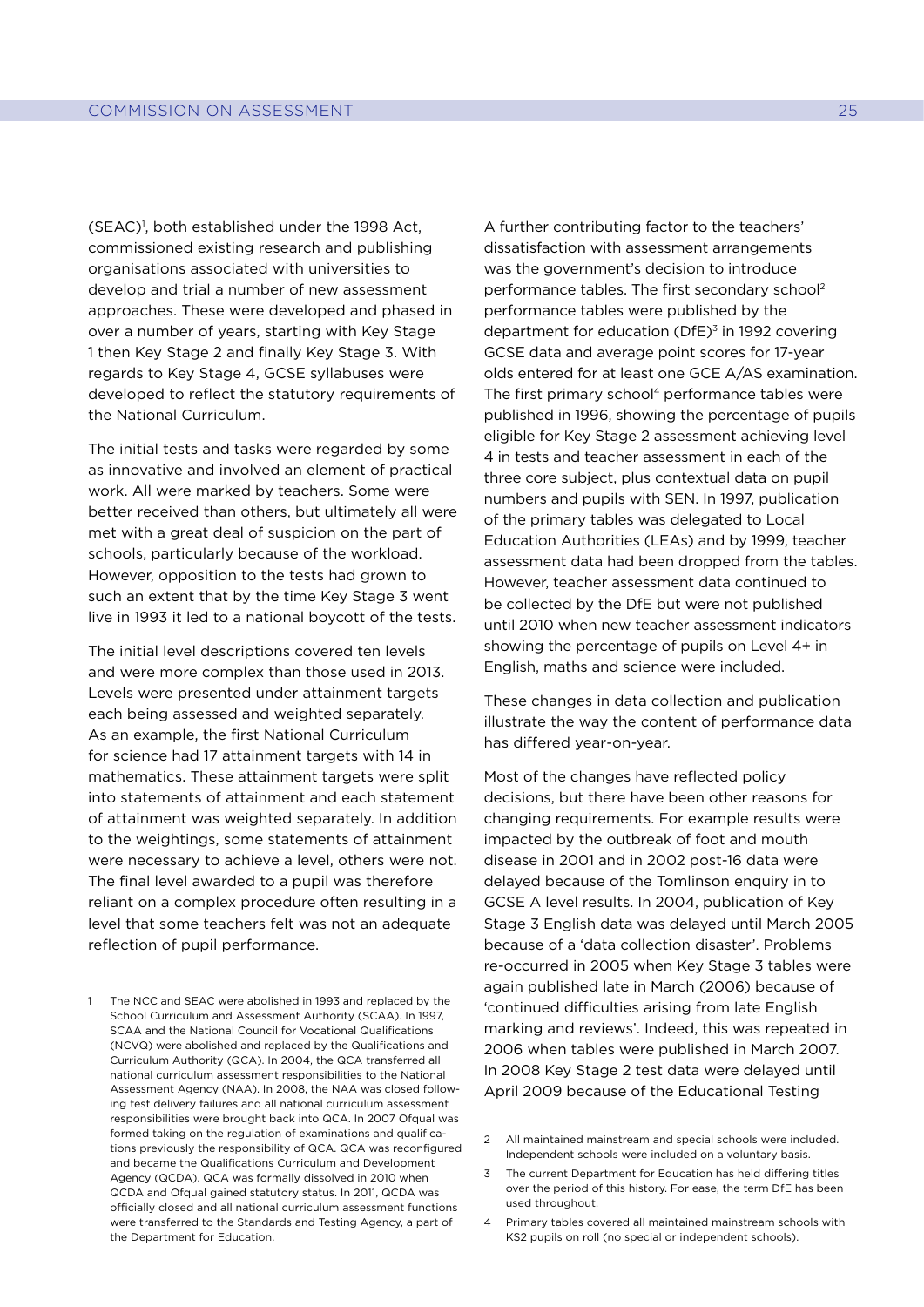Service's (ETS) failure in administration of the marking and as Key Stage 3 tests were to be withdrawn from 2009, the 2008 results were not published. In 2010, results for around 26 per cent schools that boycotted the tests were missing from the tables, the same year as science tests ceased to be used with all pupils and instead were used in a representative sample of schools to monitor national standards.

Other changes have had less obvious reasons. In 2002 Key Stage 3 results were published for all schools including independent schools. In 2003, Key Stage 3 results for independent schools were discontinued and the tables were once again published by the DfE. And in 2004 the tables were renamed as achievement and attainment tables.

In 2011, the numbers of pupils gaining 5+ GCSE A\* to C grades including English and maths were published for secondary schools and contextual value added (CVA) was abolished with value added (VA) being re-introduced for Key Stage 1 and 2 mathematics and English.

More recent changes to the performance tables have resulted from the independent review of Key Stage 2 testing, assessment and accountability (Lord Bew, 2011): these are noted below. Full details of the achievement and attainment data and annual data specifications can now be found under the performance tables section on the DfE website.

A number of significant events and reports have also shaped the way National Curriculum assessments have changed and developed. Even from the earliest days of the National Curriculum, changes to the programmes of study and assessment requirements have been made. From the word go, the statutory orders that laid out the subject content of the National Curriculum proved contentious with all subjects attracting criticism from the teaching profession. With the exception of physical education, subjects were presented in a consistent manner organised through key stages, attainment targets, statements of attainment and programmes of study. The initial view was that the National Curriculum should occupy no more than 70-80 per cent of school time. However, the orders had been put together by subject experts in isolation and without reference to other subjects. This resulted in duplication, over-subscription and complexity. This prompted ad-hoc reviews of subjects to reduce content; for example in 1993, the NCC had recommended revisions to English reducing the attainment targets from five to three and for design and technology from four to two.

In April 1993 John Patten, the then Secretary of State for Education, initiated a review of the National Curriculum and assessment framework. The grounds for the review were that the curriculum and assessment arrangements were not effectively integrated, that the curriculum had become over-extended and the assessment arrangements unduly complex. The NCC and SEAC were replaced by SCAA in October of that year under the chairmanship of Sir Ron Dearing who was charged to lead the review of a system he described as unjustifiably complex. Extensive consultations took place resulting in a reduction in curriculum content, fewer attainment targets and statements of attainment. Sir Ron recommended that in future, National Curriculum orders should be revised together rather than sequentially. Changes were also made to the tests and administration of the assessments. Tests were only maintained in English, mathematics and science with teacher assessments, at least in theory, given equal weighting. The ten level scale was reduced to eight.

In the same year, it was announced that Key Stage 3 tests would be externally marked. In the following year, external marking was introduced across key stages two and three and national data collection was introduced. In 1996 the DfE published the first primary performance tables as noted above.

The following few years saw further consultation and year on year minor changes: the boycotting of tests faded away.

In 1997 the newly elected Labour government introduced the national literacy strategy and the national numeracy strategy the following year. To the Strategies the tests were a data source to measure their progress on which they established a system of pupil, teacher, school, local authority and national targets. To the government, the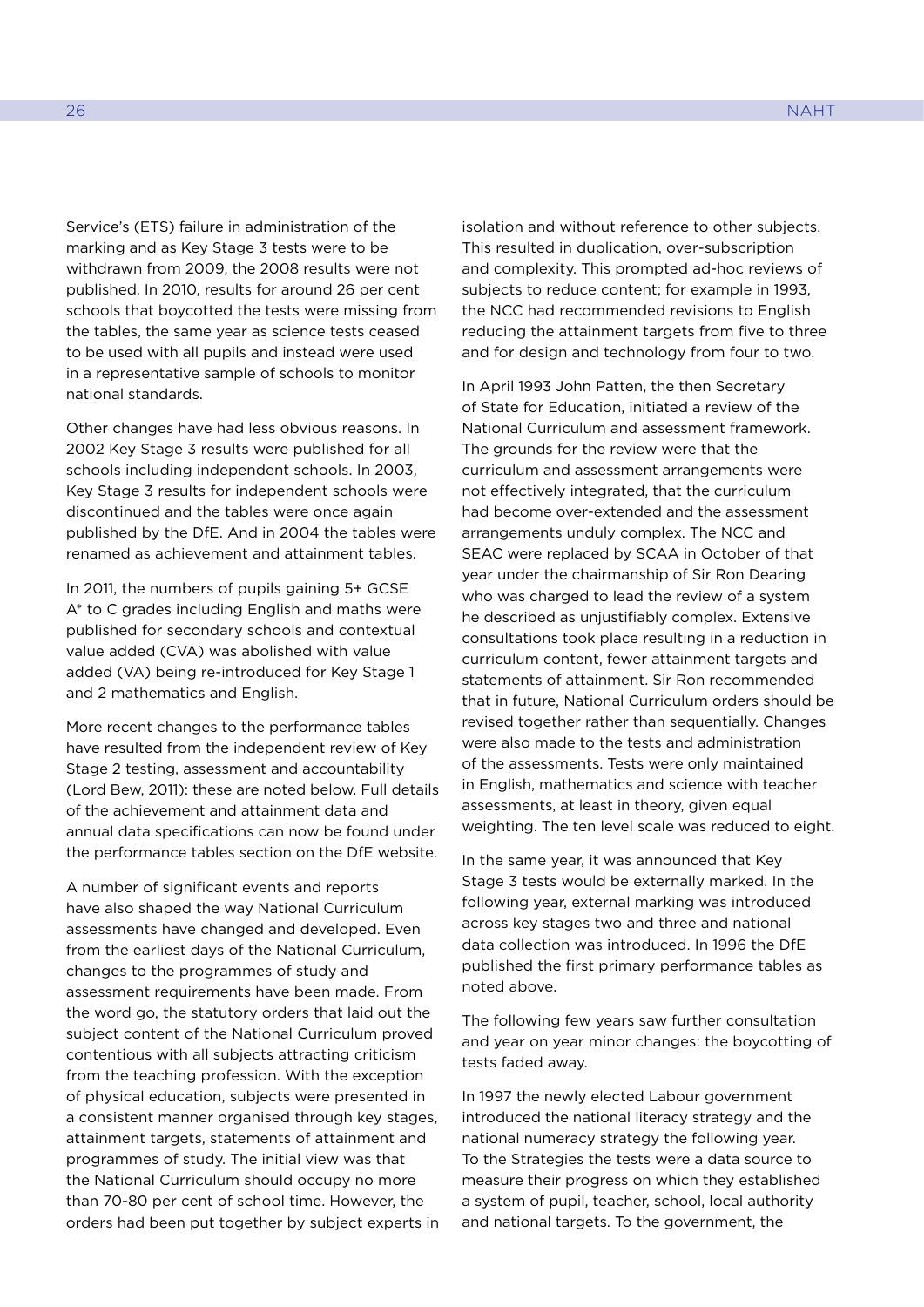targets were seen as a device to drive up and measure standards. David Blunkett, the then Secretary of State for Education staked his position on the impact of National Strategies by promising to resign if the target of 80 per cent of pupils achieving a level 4 or higher in English by 2002 was not met. Given that in 1997 the number achieving this level was 63 percent, this brought even more pressure on what was already a high stakes environment.

1998 saw the first of three major national failures in the marking and publication of results system.

This failure attracted allegations in the Daily Telegraph that the Secretary of State had manipulated the level boundaries to achieve higher performance against his targets.

This led to the Rose Report *Weighing the Baby* in 1999. David Blunkett and QCA were exonerated together with a recommended moratorium on changes to the tests and a review of the purposes of assessment. In common with later failures, concerns were raised about inadequate project management, not acting on concerns expressed by staff, untrained staff and poor communication between QCA and the department for education. Of interest, the major delivery failures have usually followed the appointment of new contractors and/ or changes to the system to meet ever increasing data requirements. Despite this, the DfE was reluctant to introduce on-screen marking which was seen by QCA as a means to improve marking quality and shorten processing time.

In 2003, the National Assessment Agency was formed as a means of separating the delivery and regulatory functions of QCA. Further changes to the tests and mark schemes following the Rose Report and the subsequent review of assessment were also implemented.

Evidence was beginning to emerge that the government had not achieved its targets for primary schools as set by the strategies. In 2003 the Secretary of State, Charles Clarke, announced that in response to concerns raised by the profession about excessive pressure caused by top down targets, the primary targets would go and a pilot of tests and tasks at Key Stage 1 informing

teacher assessment would be run in 2004. In 2005, Key Stage 1 moved to teacher assessment as the prime indicator of achievement. Further, the national target of 85 per cent of 11-year old pupils achieving at least level 4 was relaxed to be met 'as soon as possible'. Interestingly in Wales, Key Stage 1 tests were abolished in 2001.

In 2004, the NAA introduced component marking for Key Stage 3 English where reading and writing were assessed by different markers as a means of reducing the burden on markers and improving marking quality. The reading and writing test scripts were then re-united for borderlining, a quality check for scripts adjacent to performance level boundaries. However, the new system slowed down the marking process and resulted in delays to the delivery of results to schools. Mike Beasley, a QCA board member, undertook a review of the delivery failure which repeated some of the findings of the 1998 failures. However, whilst the report found no reason to doubt the test, quality of marking or the final results, it criticised the delivery system as being badly flawed characterised by poor leadership and inadequate project management. Changes were made to the management systems for 2005, but concerns over marking quality had heightened. To allay fears, the NAA established marking centres, but this in turn delayed Key Stage 3 results again in 2005 and 2006.

Faced with continuing problems with its targets, the government launched the *Making Good Progress* consultation in 2006. The consultation explored a system whereby schools could focus more systematically on assessing the progress of pupils supported by a system of more flexibly timed statutory tests. In 2007 the NAA was commissioned to develop and pilot single level tests: one-level, summative, reportable measures of pupil performance that could be administered when teachers considered pupils were ready to take the test. In the same year the Chief Executive of QCA, Ken Boston criticised practice testing in schools, saying *"The key to driving up performance at key stages 2 and 3 is better teaching based on diagnostic assessment and personalised learning, not more practice drill in taking tests."* However, the single level test system was never implemented.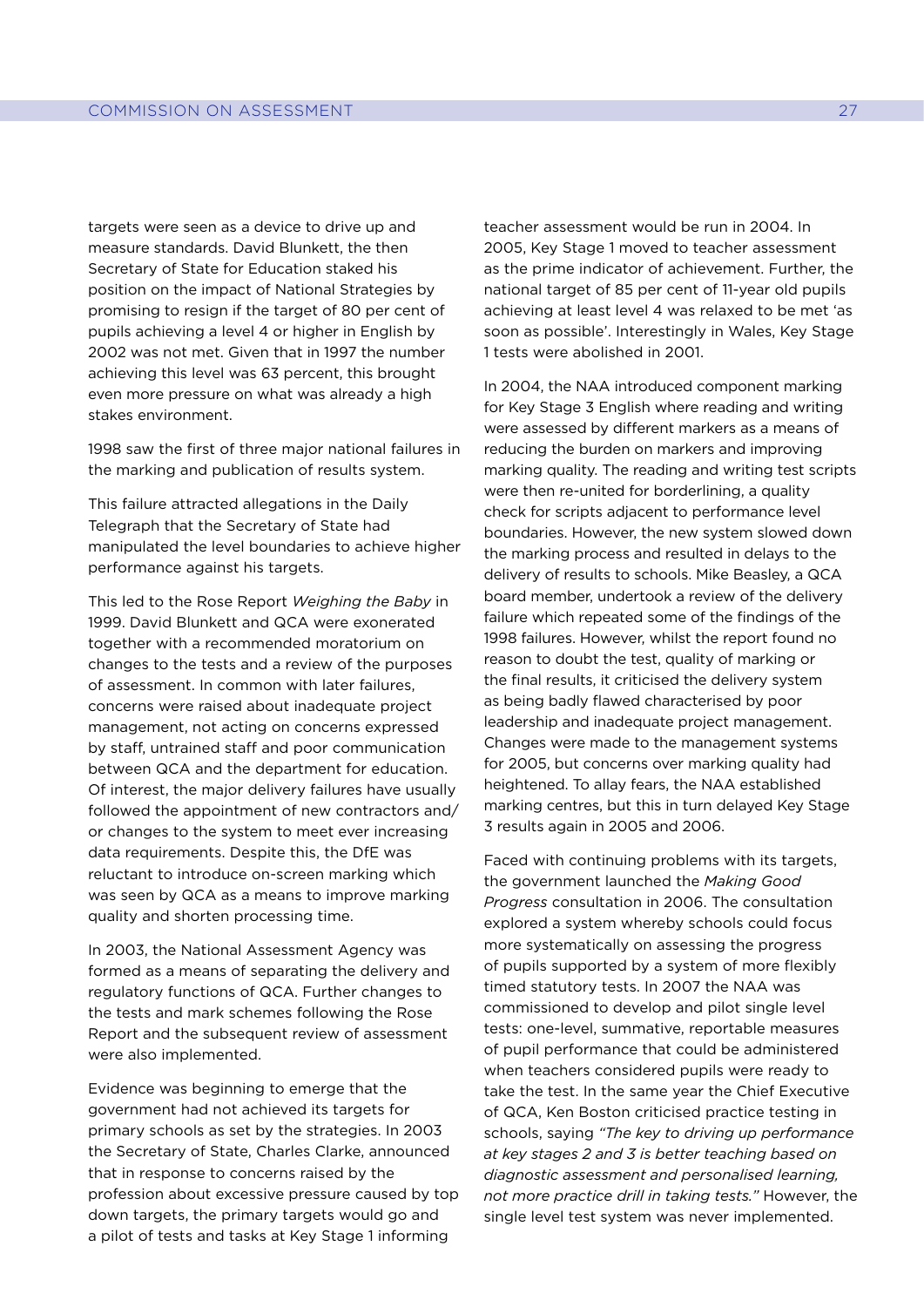Around the same period, the QCA was developing the Assessing Pupils' Progress (APP) initiative with its focus on supporting teacher assessment. APP materials were available to schools along with optional tests provided by QC(D)A which were designed to help teachers identify pupils' strengths and weaknesses and guidance materials such as the Understanding Progress series. These materials provided a greater focus on assessment as a tool to support teaching and learning. However, tests continued to dominate the agenda.

In 2008, the test system saw its most dramatic delivery failure. The contract for the delivery and marking of tests had been awarded to ETS a USA based assessment company a year earlier giving them one year to prepare their systems. In the light of ETS' failure to deliver test results to schedule, the Qualifications and Examinations Regulator (Ofqual) and Ed Balls, the then Secretary of State for Education, remitted Lord Sutherland of Houndwood to lead an independent inquiry. By the time the inquiry reported in late 2008, Ed Balls had announced the end of Key Stage 3 tests for 2009 and single level tests. Lord Sutherland's report recommended that test delivery should be modernised, with any new processes piloted and that customer service to schools should be vastly improved. In particular, the report was highly critical of the due diligence process during the procurement exercise and the ambiguous role of the NAA within QCA's corporate structure. The report also called for more clarity of Ofqual's role and a strengthening of its resources and skills to monitor QCA more thoroughly. The recommendations of the inquiry were accepted by the Secretary of State and Ofqual and fully implemented by QCA. The NAA was discontinued and the management of the tests was located fully within QCA. The Chief Executive of QCA resigned. From 2009, the test delivery and marking process has seen considerable change with year-on-year improvements to the service.

Nevertheless, concerns over the more fundamental aspects of testing continued. In 2008, as part of the announcement to discontinue testing at Key Stage 3, the Secretary of State established the expert group on assessment with a remit covering Key Stages 1, 2 and 3 and a focus on the

essential purposes of assessment and how they could be best met. The Group reported in 2009 with a range of recommendations including cross key stage moderation, strengthening the quality of teacher assessment and national sample tests at Key Stage 3 to monitor standards over time. However, other than the development of sample tests, the recommendations were overtaken by the arrival of a new coalition government in 2010.

It was not long before Michael Gove, Secretary of State for Education, announced the *Review into Key Stage 2 testing, assessment and accountability*  chaired by Lord Paul Bew. The review reported in July 2011 with a range of recommendations. The report supported external school-level accountability and a focus on progression but recommended greater emphasis on teacher assessment within statutory assessment. With regards to the latter, the review recommended that English reading tests should continue to be externally marked but that writing composition should be subject only to summative teacher assessment with spelling, punctuation grammar and vocabulary assessed through an externally marked test. Cluster moderation by schools was encouraged as was the wider use of Key Stage 2 pupil-level data by secondary schools , but this was not granted the weight of a recommendation. Mathematics as an externally marked test and the continued use of national sampling of science were recommended. The report was accepted by the government and affectively underpins the current National Curriculum assessment system for Key Stage 2.

The Secretary of State also announced the closure of QCDA and a review of the National Curriculum by an expert panel. The National Curriculum Review Expert Panel reported in 2011 and as a part of their deliberations they expressed a view that programmes of study and attainment targets have often lacked precision even after successive reviews of the content of the National Curriculum. This led the Panel to conclude that attainment targets and level descriptions should not be retained in the revised National Curriculum. In June 2013, the Secretary of State announced that levels had become too abstract, detracted from real feedback to pupils and parents and that schools have found difficulty in applying them consistently.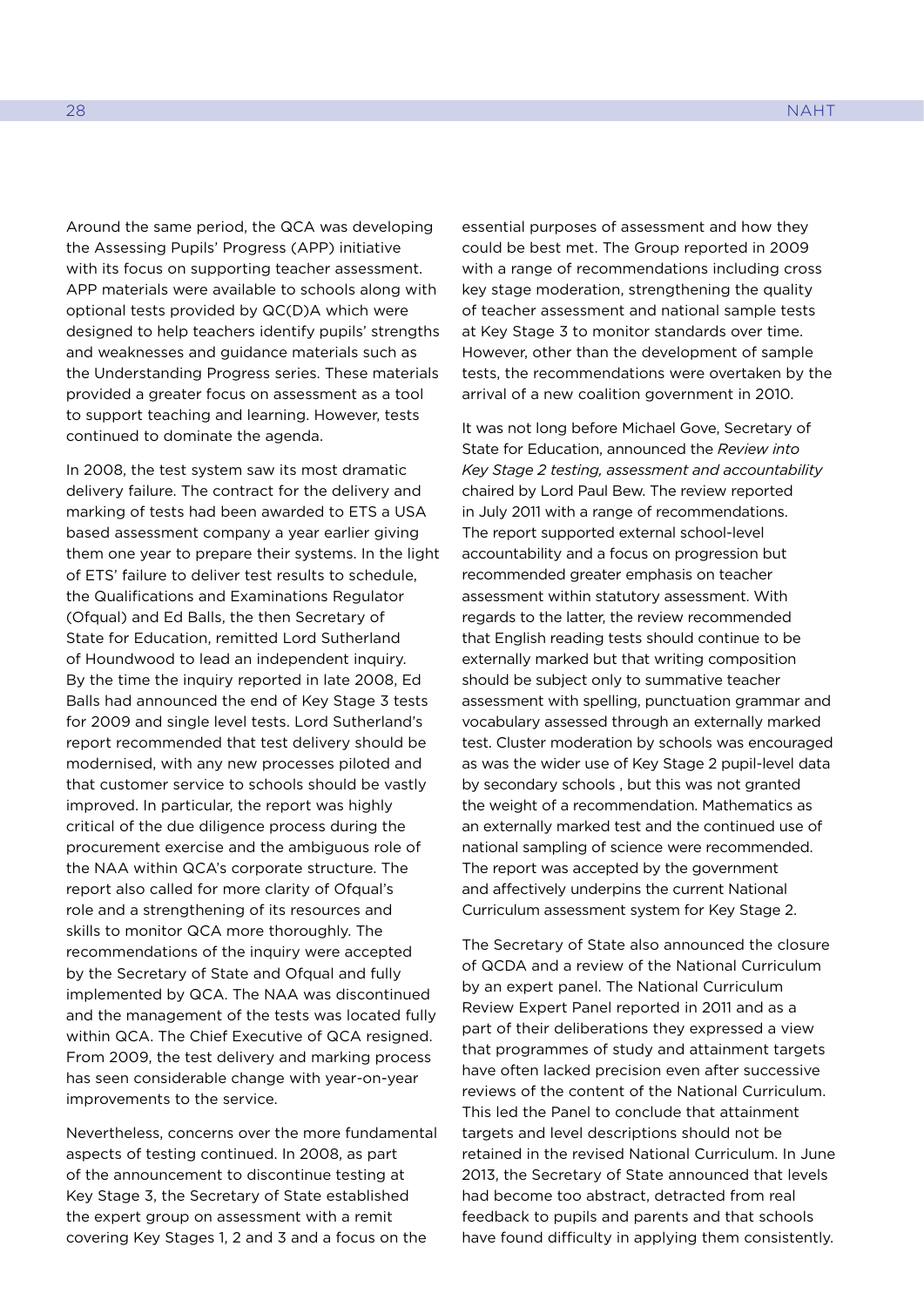So from 2014, levels would be removed from National Curriculum assessments. New tests based on the new National Curriculum will be taken by pupils for the first time in the summer of 2016.

The announcement was accompanied by the launch of a consultation on *Primary assessment and accountability under the new National Curriculum.* The consultation proposed amongst other things:

more demanding tests, a baseline test at the end of Key Stage 1 or at the start of reception, test results reported using a scaled score, comparison of pupils against the national cohort by decile and threshold attainment measures at a much higher level.

The outcome of the consultation is expected in February 2014.

# **A brief history of GCE and GCSE**

The General Certificate of Secondary Education (GCSE) was introduced for first teaching in 1986 and first examination in 1988. The GCSE was a single system of examinations designed to replace the dual system of the General Certificate of Education (GCE) Ordinary level and the Certificate of Secondary Education (CSE). The GCSE was available through six examination boards in England, Northern Ireland and Wales.

The GCE was established in 1951 and was available at ordinary, advanced and scholarship levels. Before 1951, the national school examination system offered the School and Higher School Certificate under the control of the Board of Education. Both certificates recognised attainment in defined groups of subjects with the School Certificate aimed at 16-year olds and Higher Certificate for 18-year olds. Entries for the examinations were small compared with current day standards. As early as 1943 the Norwood report had proposed a new system of single subject awards with an emphasis on teacher rather than exam board assessment particularly at the School Certificate level. This proposal was not accepted but following the 1944 Education Act which raised the school leaving age to 15 and established a system of grammar, technical and secondary modern schools, the GCE was introduced with its single subject offer. However, the GCE was exclusively aimed at the top 20 per cent of the population and as such became a predominantly grammar school qualification. Indeed technical and secondary modern schools were discouraged from large scale GCE entries which resulted in the creation of a proliferation of localised leaving certificates resulting in the majority of

pupils leaving school with no nationally recognised qualification. As for GCE A levels, they were even more exclusive aimed at a proportion of those taking the ordinary level. As such it became known as the gold standard and has since its inception acted as the key entry qualification for universities.

It was not until the 1960s that the CSE came into being. The Schools Council was established in 1964 to replace the Secondary Schools Examinations Council with a remit to oversee the developing examination system. The CSE was introduced in 1965 and was available in three formats: Mode 1 where syllabuses and examinations were set and marked by an examination board; Mode 2 where schools set their own syllabus but examinations were set and marked by a board; and Mode 3 where schools set the syllabus and examination and marked their own examinations subject to approval and moderation by a board. The CSE was delivered by fourteen regional examination bodies and were targeted at the 40 per cent of pupils below the 20 per cent GCE ordinary level target. These fourteen bodies were in addition to the eight GCE boards.

The GCE ordinary level was graded A to E with grade A being the highest. The CSE was graded on a five point scale, 1 to 5, with grade 1 being the highest and regarded as equivalent to a grade A to C at the GCE ordinary level. Unlike most GCEs, the CSE had an emphasis on the assessment of work undertaken during the course of study, rather than through a oneoff final examination. However, with the school leaving age being raised to 16, more children were entered for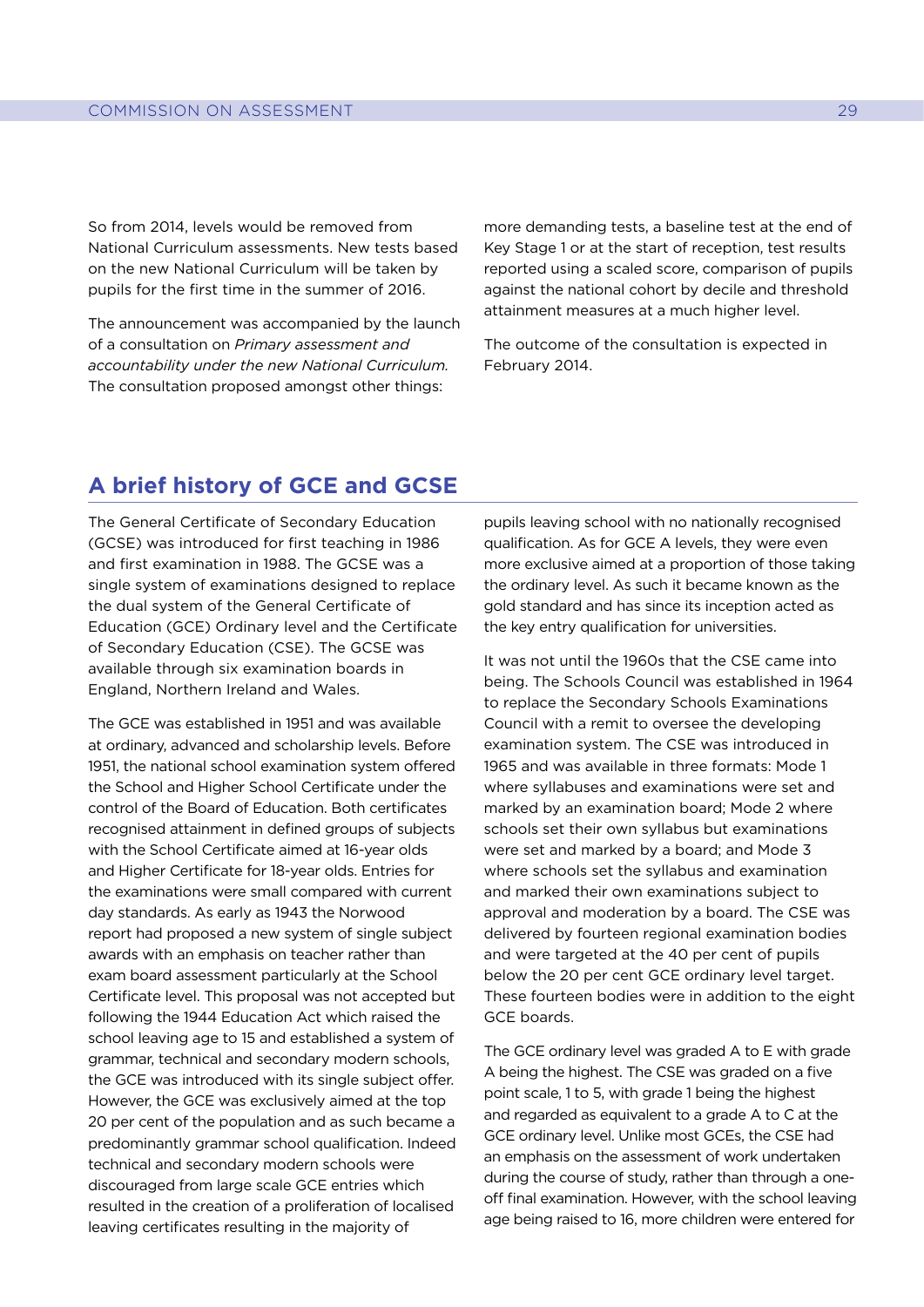the two examinations and questions of comparability grew as did the confusion about the two grading systems by employers and the general public. As early as 1971, the Schools Council were looking at the possibility of combining the two qualifications which resulted in a joint 16+ pilot courses up to 1974 which were jointly developed by GCE and CSE boards. Most of these were discontinued at that point except for those offered by the Northern Examining Association which ran up to 1987.

Following a number of feasibility studies, debates and changes in government, the GCSE was approved in 1984. Subject specific and general criteria were developed which the new syllabuses were required to meet and in 1986, the first teaching began with the first examinations being held in the summer of 1988. The criteria represented agreed standards rather than a reliance on norm referencing, or pre-set quotas, which was a feature of qualifications up to that point. Of equal significance, the 1988 Education Reform Act introduced the Secondary Examinations and Assessment Council which was granted statutory powers over assessment arrangements. This was effectively the start of a more centrally controlled and ultimately regulated examination system.

Unlike the GCE ordinary level and the CSE, the GCSE was not specified for a particular ability group with the intention that around 90% of the school population should achieve the standard of 'average' which at the time was grade F. Because of the wide ability range expected to take the GCSE, examination papers were designed in a new way. A key aim of the GCSE was that of allowing candidates to demonstrate what they know, understand and can do. In order to achieve this aim, differentiated, or 'tiered' questions papers were used.

Assessed coursework was a feature of the GCSE with the initial syllabuses having at least 20 per cent with some subjects going well above the minimum. English syllabuses for example contained between 50 to 100 per cent coursework. However, this came under attack with the then prime minister John Major calling for 20 per cent as the upper limit in 1992. As a result coursework was settled between 20 and 40 per cent. This was challenged by Sir Ron Dearing in the mid-1990s who recommended

an increase, but this was not accepted by Gillian Shepherd, the then Secretary of State for Education. Along with comparability of standards over time, the place of coursework has attracted considerable debate throughout the lifespan of the GCSE. In 2006, the QCA raised concern over the fairness of coursework citing problems such as parental support, cheating and plagiarism – particularly referring to the internet as source. To counter this, ministers announced in 2009 that controlled assessments would replace the more open approach of coursework.

Following a consultation between June and September 2013, Ofqual announced in November that further modifications to the GCSE would be introduced impacting qualifications for first teaching from September 2015. The key features include a new 1-9 grading scale (with 9 being top); limitations on the use of tiered papers; an end to modular examinations – all GCSEs will be examined at the end of the course; examinations will be the 'default' method of assessment unless there are issues of validity; and all examinations will be held in the summer with the exception of English language and mathematics, where there will also be exams in November for students who were at least 16 on the preceding 31 August.

At the time of writing, further announcements are expected from Ofqual covering decisions on nonexam assessment on a subject-by-subject basis and whether November examinations should be made available for 16-year-olds on the preceding 31 August in a wider range of subjects.

It was also confirmed that from 2015, English language will be un-tiered and fully assessed by an external examination. As now, speaking assessment will be reported separately. English literature will also be un-tiered and assessed by an external examination. For mathematics, overlapping tiered papers will be used and assessed by an external examination.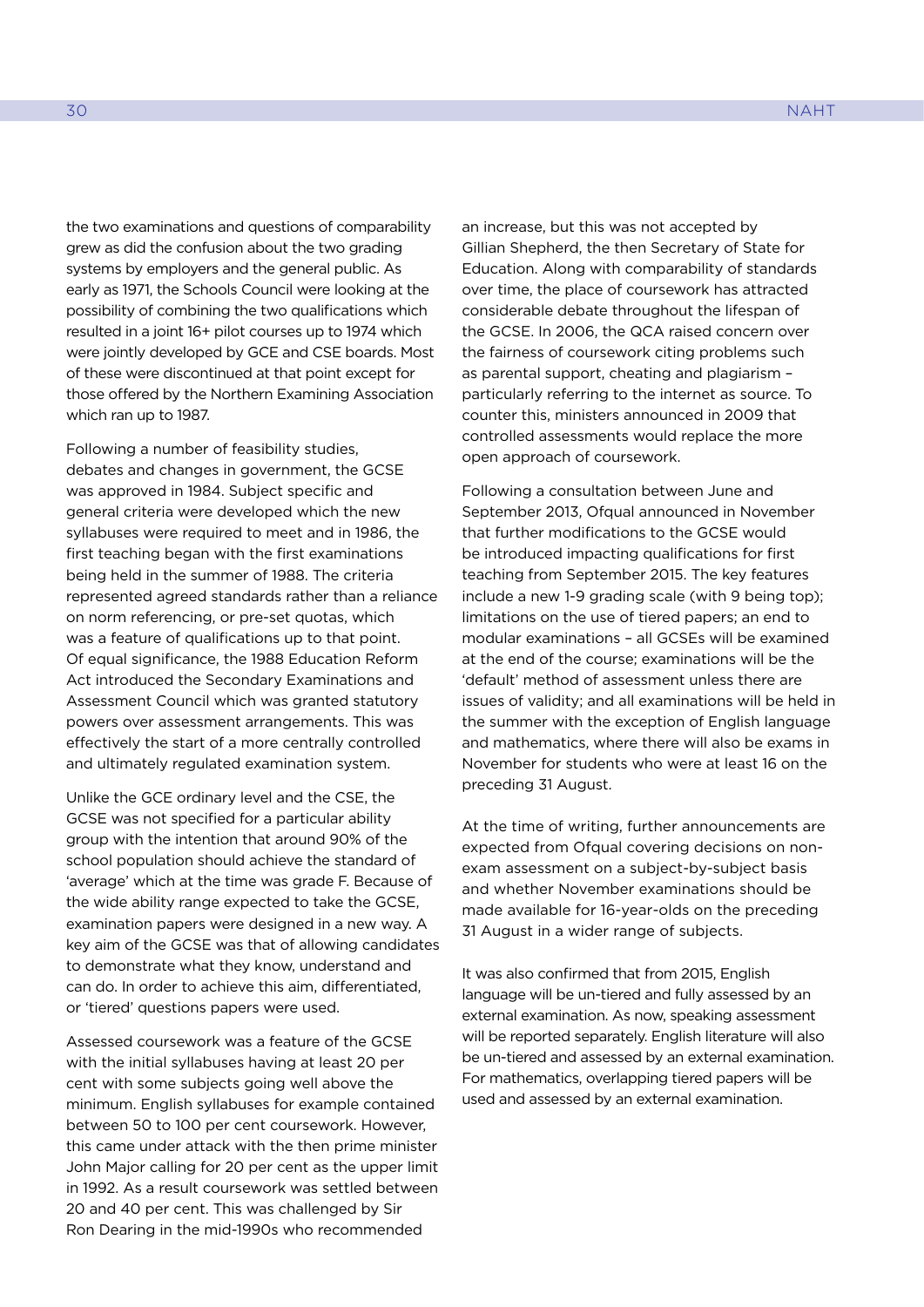# **Assessment practice: an international snapshot**

One of the recurring themes in the evidence presented to the Commission has been that of trust in teachers' assessments. There are two main reasons underpinning the concerns expressed:

- 1. the unintended consequences of a high stakes assessment system, for example the pressures exerted by the publication of performance tables which have created a perverse incentive to inflate assessments; and
- 2. concern over the level of assessment expertise in the teaching profession.

As a result, teacher assessment has been downplayed in the accountability system in England. The following sections provide a snapshot of assessment practice in other countries.

The sections on **Sweden, Australia, Norway**, **and New Zealand** are taken from the *OECD Review on Evaluation and Assessment Frameworks for Improving School Outcomes.*

The **Swedish** approach combines national standard-setting and central test development with a high degree of trust in school professionals to carry out evaluation and assessment.

Many evaluation and assessment activities including student assessment, teacher appraisal and school quality reporting are managed internally at the school level. This approach fosters and encourages school leader and teacher professionalism in evaluation and assessment.

While a lot of quality assurance work happens locally and informally, these practices are frequently not documented and there is little evidence as to whether good practice is spread and shared across the system.

There is a strong focus on classroom-based assessments through which teachers collect a variety of evidence on student progress and provide regular feedback to students. National tests at key stages of education are intended to capture a wide range of curriculum goals through performance-based tasks including oral assessment and team projects. The tests are summative in Year 9 and upper secondary school and intend to provide a more standardised and external measure of student achievement.

However, as all other types of assessment in Sweden, the national tests are corrected and graded by the students' own teachers, and the weight of test results in students' grades is determined locally.

This raises concerns about inequities in grading. In fact, teachers' marking of the performancebased national tests has shown to be uneven. Possible explanations are that grading criteria are not adequately detailed and that teachers vary in their capacity to score student achievement on performance-based tests. There is a lack of external reference points and moderation to ensure that student assessment in Sweden is reliable and fair.

Source: OECD REVIEWS OF EVALUATION AND ASSESSMENT IN EDUCATION: SWEDEN © OECD 2011

The **Australian** approach combines the development of goals, monitoring and reporting at the national level with local evaluation and assessment practices shaped by jurisdiction-level school improvement frameworks.

The current strategy for student assessment consists of a combination of National Assessment Program Literacy and Numeracy (NAPLAN) and teacher-based assessments against the full range of curriculum goals. The latter implies a considerable investment on teacher capacity to assess against the standards, including specific training for teachers, the development of grading criteria and the strengthening of moderation processes within and across schools. Also, the current prominence of NAPLAN within the student assessment framework requires particular care about not reducing the importance of teacher-based assessment.

Teachers benefit from a high degree of trust and extensive autonomy, but they have few opportunities for professional feedback.

Source: OECD REVIEWS OF EVALUATION AND ASSESSMENT IN EDUCATION: AUSTRALIA © OECD 2011

**Norway** has a well-established tradition of decentralisation and school autonomy, with a strong sense of individual schools being 'owned' by their local communities and accountable to them rather than the national authorities.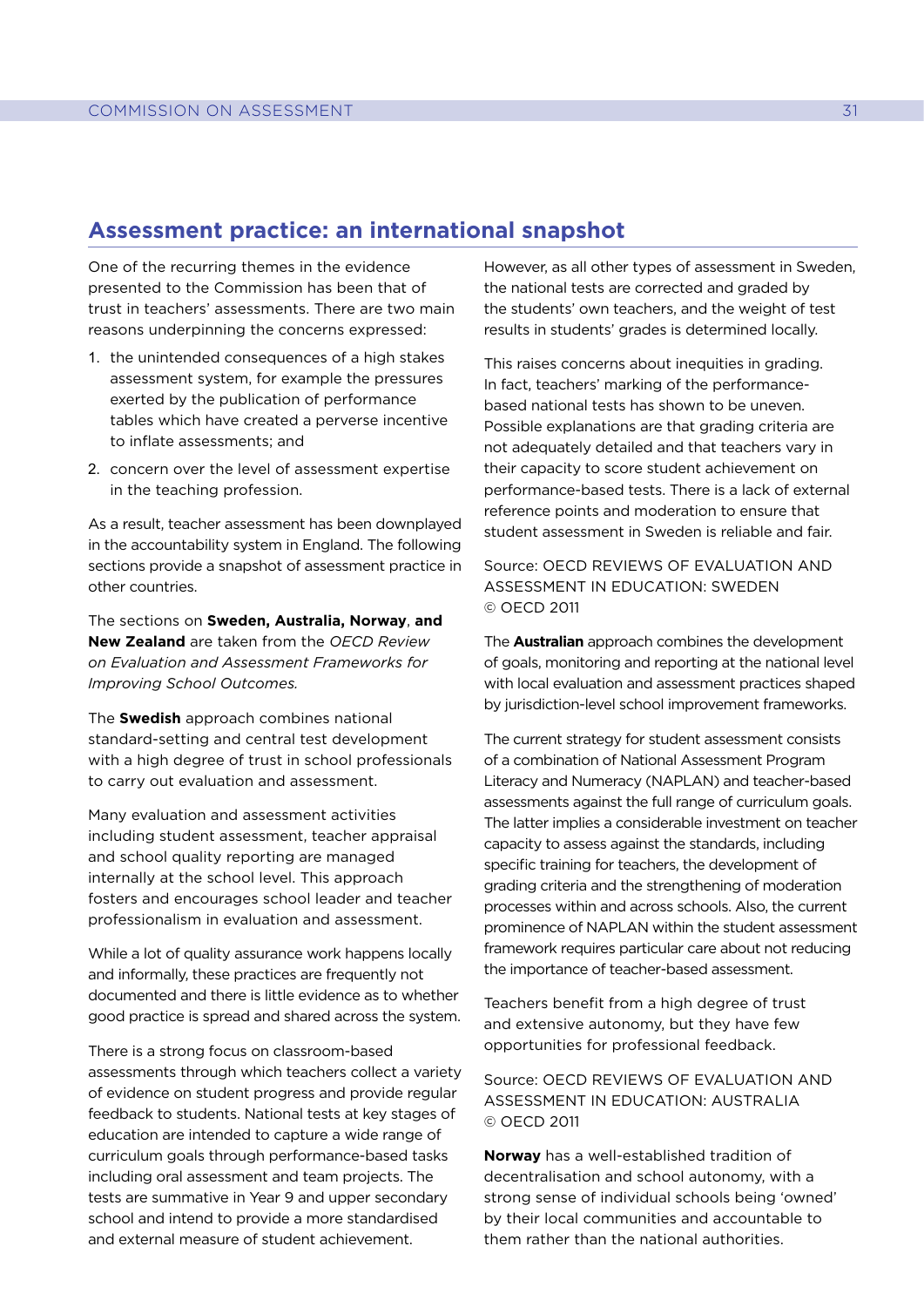The Norwegian authorities have set up a national quality assessment system (NKVS) for the education sector in 2004. NKVS provides access to a range of data and tools intended to help schools, school owners and education authorities evaluate their performance and inform strategies for improvement. The system initially included mandatory national student assessments, user surveys and a web-based school portal, and was later complemented by additional tools and guidance to support evaluation at the local level.

The successful implementation of an evaluation and assessment framework crucially depends on whether professionals in counties, municipalities and schools have the understanding and competencies to collect, analyse and interpret evaluative information with a view to improve practices. Embedding an evaluation culture in schools and municipalities across Norway is a large culture shift that requires further investment in professional learning opportunities, targeted to the needs of different stakeholder groups.

Source: OECD REVIEWS OF EVALUATION AND ASSESSMENT IN EDUCATION: NORWAY © OECD 2011

**New Zealand** has developed its own distinctive model of evaluation and assessment characterised by a high level of trust in schools and school professionals. There are no full-cohort national tests and teachers are given prime responsibility to assess their students' learning.

National Standards were introduced in primary education in 2010 to provide clear expectations for student learning in mathematics, reading and writing and help teachers make and report overall teacher judgements (OTJs) based on a range of assessment evidence. In a context where there is a general consensus against national testing in primary education, the introduction of Standards is seen as an alternative way to make information about student learning more consistent and comparable. However, further developments are necessary to embed the Standards within the primary school system.

These include (1) Ongoing investment in teacher professional development to build teachers' capacity to assess students in relation to the National Standards; (2) Stronger support for

systematic moderation processes to ensure that OTJs are reliable and nationally consistent; (3) Better articulation between the National Standards, the National Curriculum and existing assessment tools; (4) Clearer statements regarding the kind of information that standards-based reporting can and cannot provide and the uses of reporting information that are considered appropriate; and (5) Further work to ensure that the Standards' focus on literacy and numeracy does not marginalise other learning areas where measurement of performance and progress is more challenging.

In the context of self-management, individual schools can be relatively isolated and have limited opportunities for collegial networking and peer learning. There are a range of policy options to strengthen the connectedness of schools and help spread and share effective evaluation and assessment practice. These include (1) Providing cluster funding for groups of schools to pool evaluative information and engage in collaborative analysis and interpretation of data; (2) Supporting the collaboration of schools with an external facilitator or 'critical friend' such as a professional development provider; (3) Relying as much as possible on practitioners in the role of peer evaluators or participating in ERO review teams; and (4) Building further on recent developments to strengthen the Regional Offices of the Ministry of Education and enhancing regionally based school support structures.

While there has been strong focus on building evaluation and assessment competencies at the school level, further investment in professional development is necessary to ensure that practices are consistently effective across New Zealand. Teachers need to develop not only the capacity to use, interpret and follow up on results obtained from nationally provided assessment tools, but also to develop their own valid and reliable assessment tools, adapt assessment to diverse learner profiles and communicate and report assessment results effectively.

Alongside general training in assessment literacy, teachers and school leaders also need to further develop skills to collect school-wide assessment data; disaggregate data for relevant sub-groups; and interpret and translate assessment information into improvement strategies. Central agencies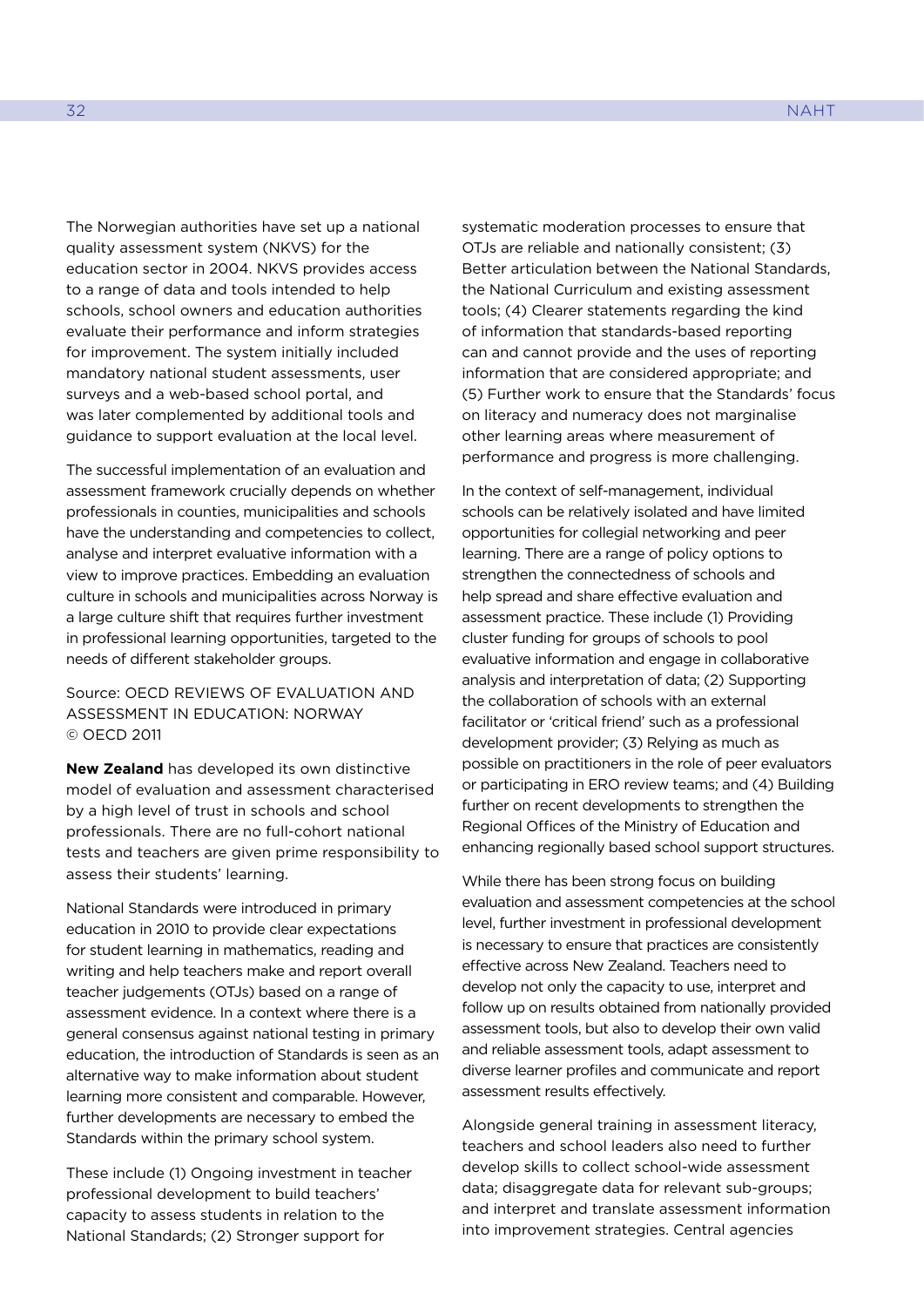could consider developing a unique set of teacher competencies in assessment to set clear targets for initial teacher education and continuing professional learning. Given the key role of school leaders in New Zealand's devolved education system, there is also a need to firmly embed a focus on effective evaluation and assessment in the competency description, training, performance appraisal and support materials for school leaders.

Source: OECD REVIEWS OF EVALUATION AND ASSESSMENT IN EDUCATION: NEW ZEALAND © OECD 2012

In **Finland** school inspections were abolished in the early 1990s. The ideology is to steer through information, support and funding. The activities of education providers are guided by objectives laid down in legislation as well because the national core curricula and qualification requirements. The system relies on the proficiency of teachers and other personnel.

There is strong focus on both self-evaluation of schools and education providers and national evaluations of learning outcomes. National evaluations of learning outcomes are done regularly, so that there is a test every year either in mother tongue and literature or mathematics. Other subjects are evaluated according to the evaluation plan of the Ministry of Education and Culture. Not only academic subjects are evaluated but also subjects such as arts and crafts and cross-curricular themes.

From the schools' perspective, the evaluations are not regular as they are sample-based. The education providers receive their own results to be used for development purposes.

The main aim of the national evaluations of learning outcomes is to follow at national level how well the objectives have been reached as set in the core curricula and qualification requirements. Consequently, the results are not used for ranking the schools.

The main type of pupil assessment is the continuous assessment during the course of studies and final assessment. Continuous assessment is to guide and help pupils in their learning process. Each student receives a report at least once every school year.

There are no national tests for pupils in basic education in Finland. Instead, teachers are responsible for the assessment in their respective subjects on the basis of the objectives written into the curriculum. Also the grades in the basic education certificate, the final certificate given at the end of year 9, are given by the teachers.

On the basis of this assessment pupils will be selected for further studies. Therefore, the national core curriculum contains assessment guidelines in all common subjects. One task of basic education is to develop the pupils' capabilities for selfassessment. The purpose of this is to support the growth of self-knowledge and study skills and to help the pupils to learn to be aware of their progress and learning process.

The first national examination is at the end of general upper secondary education**.** General upper secondary education ends with a national matriculation examination, which comprises four compulsory tests: mother tongue and, according to each candidate's choice, three of the following: the second national language, a foreign language, mathematics or one subject in general studies, such as humanities and natural sciences. Students may also include optional tests.

Having completed the matriculation examination and the entire upper secondary school syllabus, students are awarded a separate certificate that shows details of the examinations passed and the levels and grades achieved.

Teachers in basic and general upper secondary education are required to hold a Master's degree. At most levels of education the teachers are required to participate in in-service training every year as part of their agreement on salaries.

Finnish teachers consider in-service training as a privilege and therefore participate actively.

The State also provides in-service training programmes, primarily in areas important for implementing education policy and reforms. The education providers can also apply for funding to improve the professional competence of their teaching personnel. Teachers are recognised as keys to quality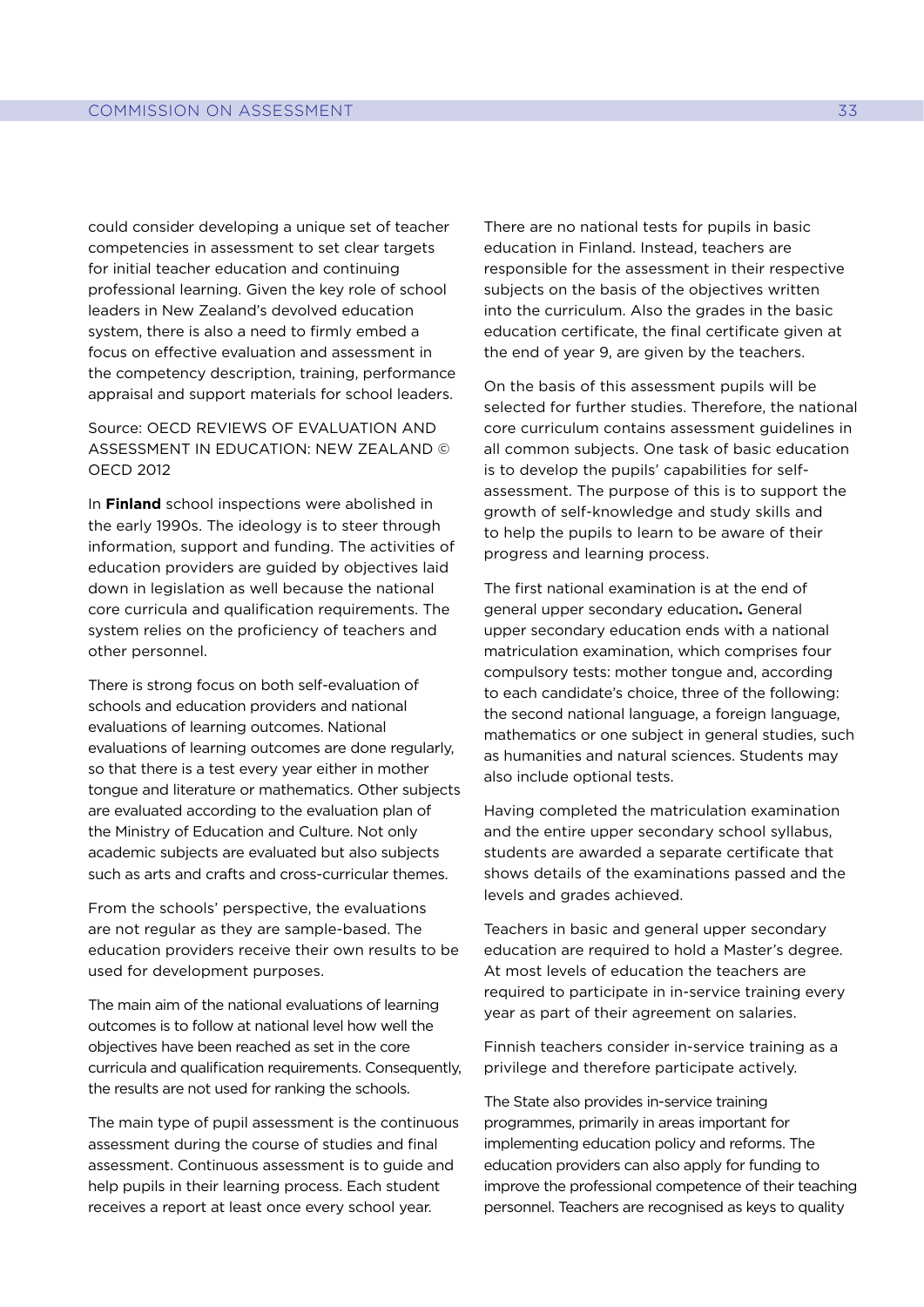in education. Therefore continuous attention is paid to both their pre-service and continuing education.

Source: *Finnish education in a nutshell. 2012. Ministry of Education and Culture, Finnish National Board of Education, Centre for International Mobility (CIMO)*

The examples from **Singapore, Korea** and **Japan** that follow are drawn from the *International Review of Curriculum and Assessment Frameworks*  (INCA) country archives which were set up by the Qualifications and Curriculum Authority and are now contained in the national archive. They may not reflect the latest practice in each country.

In **Singapore**, the assessment and qualification arrangements are fairly similar to those in England. At the end of primary education there is the national Primary School Leaving Examination (PSLE) whose primary purpose is to stream students by ability onto different courses in lower secondary (it also informs assessment of school performance). Continuous formative assessment in primary and lower secondary education is used by teachers to assess progress in extracurricular as well as academic studies. There are also mid and end of year examinations, which provide more summative information. A review in April 2009 is leading to less emphasis on these in lower primary, in favour of 'bite-sized' assessment to improve student confidence and engagement<sup>5</sup>.

All students wishing to go on to one of Singapore's two universities must also achieve the Scholastic Achievement Test (SAT1) covering verbal reasoning and mathematics. The Centre for Testing and Assessment Pte. Ltd (CTA) has been set up by the universities to administer the tests. The Ministry of Education is responsible for the administration of all national tests<sup>6</sup>.

There are various types of assessment systems in **Korea**. These include the nationwide system of scholastic achievement tests (*SATs*) (the national assessment of educational achievement), and continuous classroom assessment by teachers. A revised system of periodic national assessments of student achievement (the national assessment of educational achievement) began to be implemented in September 2000, the principal aim of which is to

monitor the curriculum. Under the system, Korean language, mathematics, science and social studies are assessed every two years (two subjects each year), while English communications skills and the use of information technology skills are assessed once every three years. Small samples of students (between 0.5 per cent and one per cent of the whole student population in specific years/grades) are involved in the tests.<sup>7</sup>

Entry into higher education in Korea is based on students' high school records, extra-mural activities and scores in national tests (College Scholastic Achievement Tests – CSATs) as well as assessment arrangements by individual universities. These take place on one day a year (special arrangements are made to reduce distraction to candidates by staggering rush hour traffic and grounding flights)<sup>8</sup>.

**Japan**, like Sweden, has no formal system of assessment for pre-school education<sup>9</sup>. In primary and lower secondary there have been national tests, which are survey-like in style, happening last in 2007 and involving many but not all schools. This was to measure the national standard of education after structural reforms. Other assessment is teacher-driven which includes teacher devised formative assessment which may be criterion or norm referenced; involving a comparison of the performance of individuals with that of their peers and reported to parents in terms of grades. There are no standard procedures laid down nationally as to how such grades should be derived or described<sup>10</sup>. Students are also encouraged to assess their own and their peers' work<sup>11</sup>. Completion of upper-secondary education is certified by individual principals with no external moderation; although there is a separate national university admission examination and universities may also administer their own admissions assessment<sup>12</sup>.

7 INCA Korea country archive sections 6.4.2 and 6.4.4 (Available at:<http://www.inca.org.uk/1403.html>)

8 Ibid

- INCA Japan country archive. Section 6.1 (Available at:<http://www.inca.org.uk/1477.html>)
- 10 INCA Japan country archive. Section 6.3 (Available at: [http://www.inca.org.uk/1481.html\)](http://www.inca.org.uk/1481.html)
- 11 INCA Japan country archive. Section 6.2 (Available at:<http://www.inca.org.uk/1478.html>) and Section 6.3 (Available at: [http://www.inca.org.uk/1481.html\)](http://www.inca.org.uk/1481.html)
- 12 INCA Japan country archive. Section 6.4 (Available at: [http://www.inca.org.uk/1483.html\)](http://www.inca.org.uk/1483.html)

<sup>5</sup> INCA Singapore country archive. Section 6.2 (Available at: [http://www.inca.org.uk/1082.html\)](http://www.inca.org.uk/1082.html) and Section 6.3 (Available at;<http://www.inca.org.uk/1083.html>)